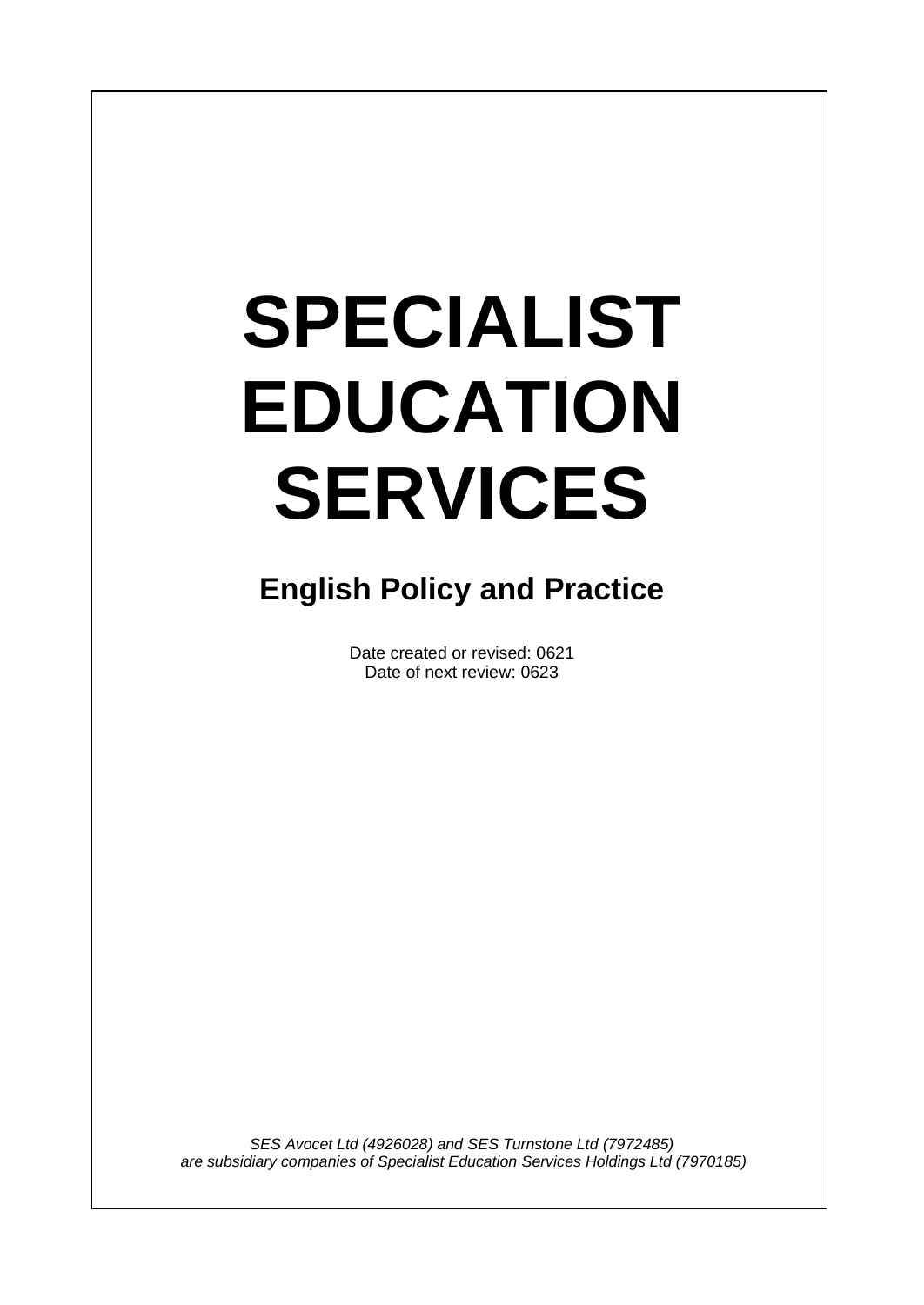# **CONTENTS**

| 1 | <b>Rationale</b>                |                                                                |                |
|---|---------------------------------|----------------------------------------------------------------|----------------|
| 2 | <b>Aims and Objectives</b>      |                                                                |                |
|   | 2.1                             | <b>English and National Curriculum Aims</b>                    | $\overline{2}$ |
|   | 2.2                             | English and Reading Writing Communication, Maths and Computing |                |
|   |                                 | <b>Skills</b>                                                  | 3              |
|   | 2.3                             | English and Personal, Emotional and Social Development         | 3              |
|   | 2.4                             | English and the SEMH (Social Emotional and Mental Health)      |                |
|   |                                 | <b>Dimension</b>                                               | $\overline{4}$ |
| 3 | <b>English and Key Outcomes</b> |                                                                |                |
|   | 3.1                             | Enjoy and Achieve                                              | 6              |
|   | 3.2                             | <b>Be Healthy</b>                                              | 6              |
|   | 3.3                             | <b>Stay Safe</b>                                               | 6              |
|   | 3.4                             | <b>Achieve Economic Well-being</b>                             | $\overline{7}$ |
|   | 3.5                             | Make a Positive Contribution                                   | $\overline{7}$ |
| 4 | The Implementation of English   |                                                                |                |
|   | 4.1                             | <b>Equal Opportunities</b>                                     | $\overline{7}$ |
|   | 4.2                             | English as a Cross Curricular Subject                          | 8              |
|   | 4.3                             | <b>English and Computing</b>                                   | 9              |
|   | 4.4                             | <b>Teaching and Learning Styles</b>                            | 10             |
|   | 4.5                             | <b>Planning for English Experiences</b>                        | 10             |
|   | 4.6                             | Reading                                                        | 12             |
|   | 4.7                             | Writing                                                        | 12             |
|   | 4.8                             | Speaking and Listening                                         | 14             |
|   | 4.9                             | <b>Presentation of Work</b>                                    | 15             |
|   | 4.10                            | English as an Accredited Subject                               | 15             |
|   | 4.11                            | Progression in English                                         | 15             |
|   | 4.12                            | Differentiation                                                | 17             |
|   | 4.13                            | <b>Assessment and Recording</b>                                | 17             |
| 5 |                                 | <b>SMSC and British Values in English</b>                      |                |
|   | 5.1                             | <b>SMSC</b>                                                    | 19             |
|   | 5.2                             | <b>British Values</b>                                          | 20             |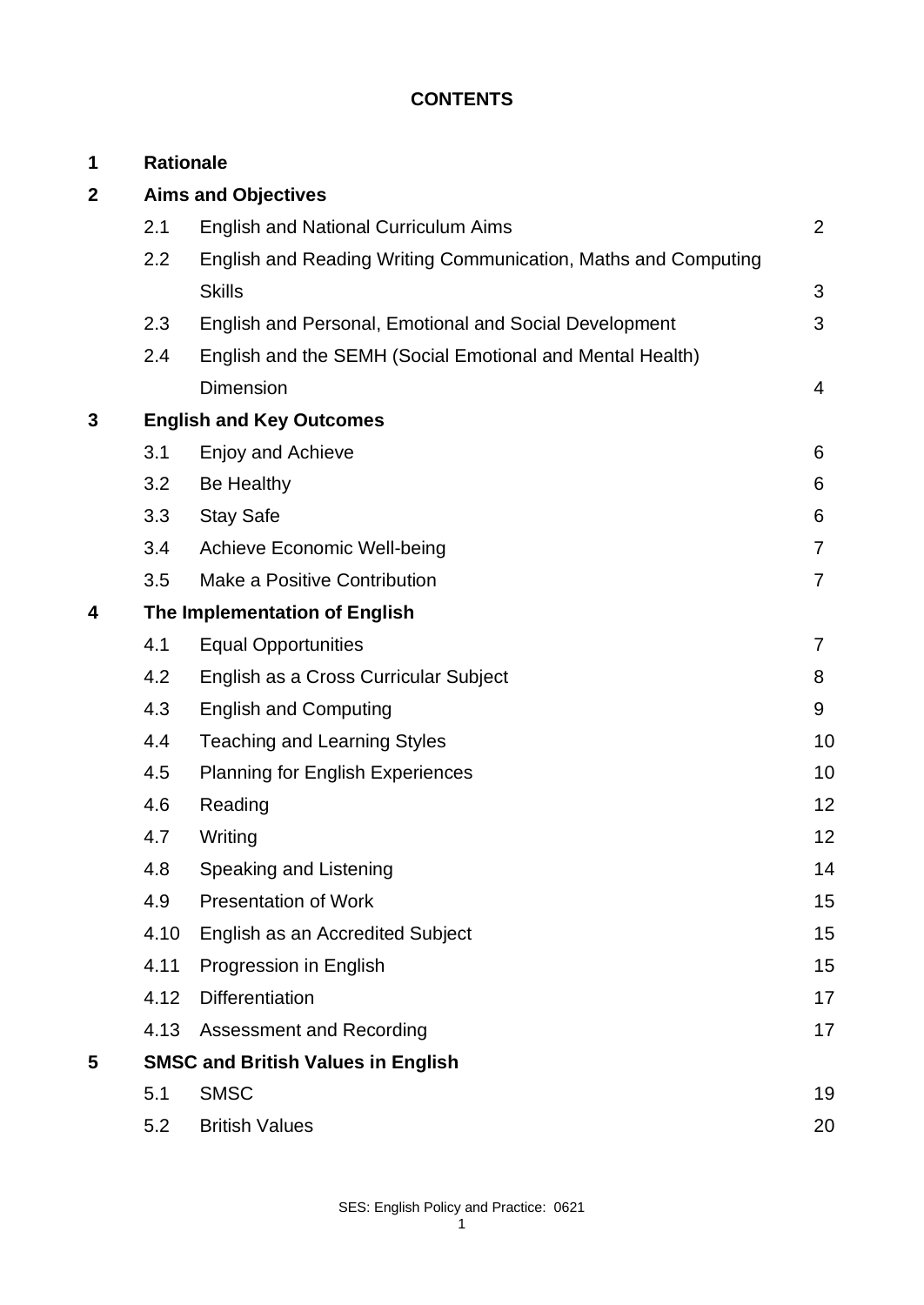# **1 RATIONALE**

This document should be read in conjunction with the General Curriculum Statement, which outlines specific issues underpinning the curriculum approach at SES.

The very nature and purpose of the holistic provision at our establishments means that the focus is always on the 'whole child'. This is amplified in the range of documentation, policy and practice that reflects our philosophy of '24hr' learning, coupled with our "no limits' positive psychology.

The intensity of work in this respect, with both the child and where possible, family, is beyond what any child in a mainstream setting, and in many other specialist settings, would experience because of the very purpose and nature of practice at SES.

This document sets out the policy and principles that underpin the whole process of learning across the twenty-four hour learning experience available.

# **2 AIMS AND OBJECTIVES**

The aims and objectives of the SES English curriculum are about ensuring access to the speaking, listening and writing skills essential for effective learning and communication and are commensurate with those found in the National Curriculum.

#### 2.1 ENGLISH AND NATIONAL CURRICULUM AIMS

English has a pre-eminent place in education and in society. A high-quality education in English will teach pupils to speak and write fluently so that they can communicate their ideas and emotions to others, and through their reading and listening, others can communicate with them. Through reading in particular, pupils have a chance to develop culturally, emotionally, intellectually, socially and spiritually. Literature, especially, plays a key role in such development. Reading also enables pupils both to acquire knowledge and to build on what they already know. All the skills of language are essential to participating fully as a member of society; pupils, therefore, who do not learn to speak, read and write fluently and confidently are effectively disenfranchised.

The overarching aim for English in the national curriculum is to promote high standards of language and literacy by equipping pupils with a strong command of the spoken and written word, and to develop their love of literature through widespread reading for enjoyment. The national curriculum for English aims to ensure that all pupils:

- read easily, fluently and with good understanding
- develop the habit of reading widely and often, for both pleasure and information
- acquire a wide vocabulary, an understanding of grammar and knowledge of linguistic conventions for reading, writing and spoken language
- appreciate our rich and varied literary heritage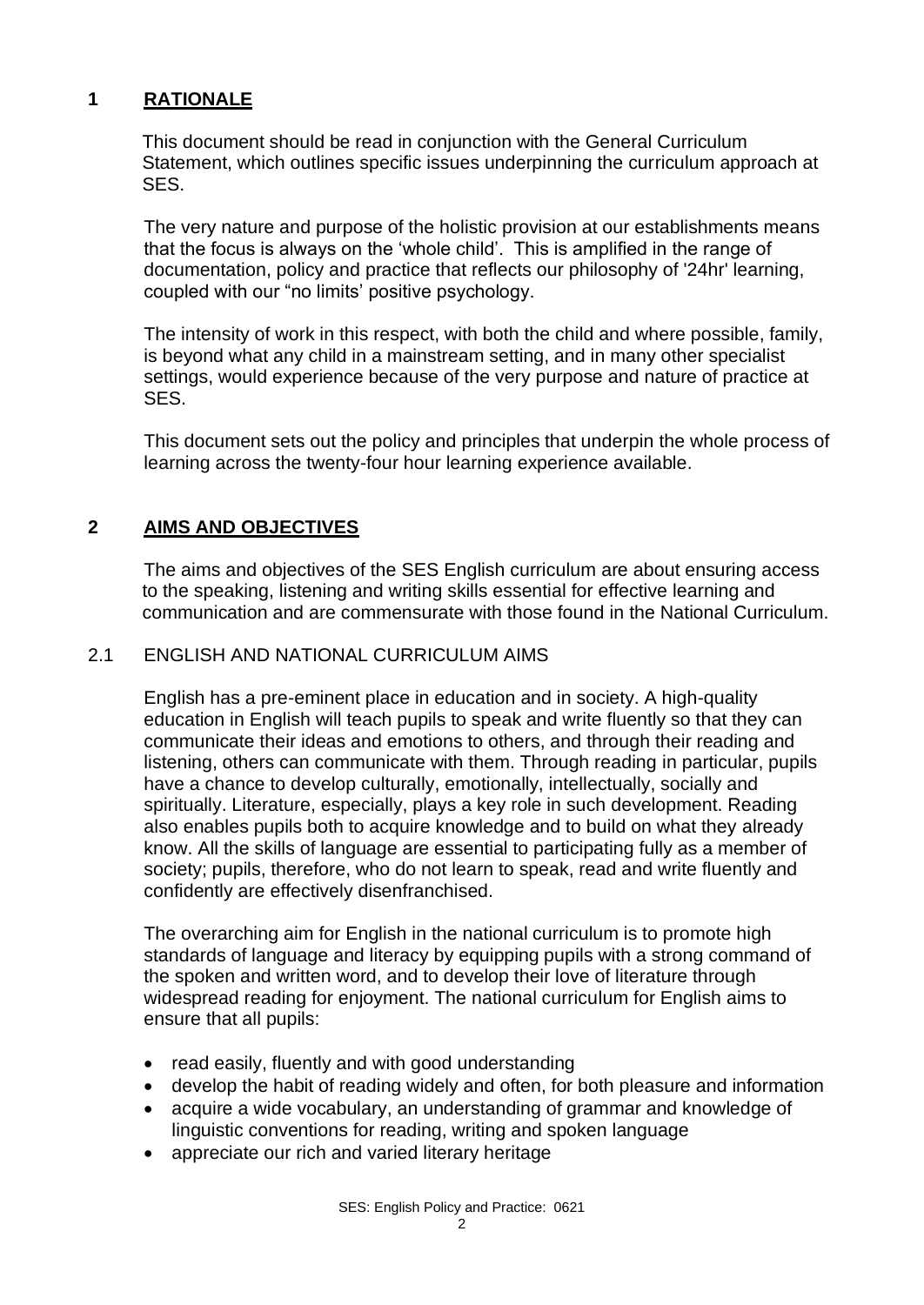- write clearly, accurately and coherently, adapting their language and style in and for a range of contexts, purposes and audiences
- use discussion in order to learn; they should be able to elaborate and explain clearly their understanding and ideas
- are competent in the arts of speaking and listening, making formal presentations, demonstrating to others and participating in debate.

# 2.2 ENGLISH AND READING, WRITING, COMMUNICATION, MATHS AND COMPUTING SKILLS (RWCM+C)

RWCM+C skills are core elements of English, Mathematics and Computing that provide individuals with the skills and abilities they need to operate confidently, effectively and independently in life, their communities and work. Individuals possessing these skills are able to progress in education, training and employment and make a positive contribution to the communities in which they live and work.

Development of RWCM+C skills is embedded within personalised programmes of study in English. RWCM+C skills within the curriculum is not limited to this subject. The curriculum offers opportunities for RWCM+C skills development in English, which encourages working beyond the Learning Centre and making links to a wide range of learning opportunities. To be effective, RWCM+C skills teaching must be relevant and allow learners to engage with real situations in the real world.

Learners need opportunities to:

- apply their skills in plausible contexts or use their skills for real purposes
- engage with the world beyond the Learning Centre
- integrate learning by linking knowledge within and between the RWCM+C areas
- spend time planning and developing their work
- make choices and decisions, think creatively and act independently
- experience success in real situations as a result of using their skills effectively

SES aspires to develop learners confidence in RWCM+C skills through English by providing opportunities to:

- read and understand information and instructions, then use this understanding to act appropriately
- interpret given information in line with specific learning intention
- record evidence of learning in written form of varying formats at appropriate timescales, taking into account individual needs of learners
- use key terminology to explore and develop knowledge and understanding
- use verbal communication to effectively develop knowledge and understanding
- to acknowledge listening as integral to developing knowledge and understanding
- to seek opportunities to develop mathematically skills in the areas of using and applying, number, shape, space and measure and handling data
- to integrate opportunities for a contextualised use of computing applications

# 2.3 ENGLISH AND PERSONAL, EMOTIONAL AND SOCIAL DEVELOPMENT (PESD)

Effective planning for PESD in English must ensure that relevant elements, are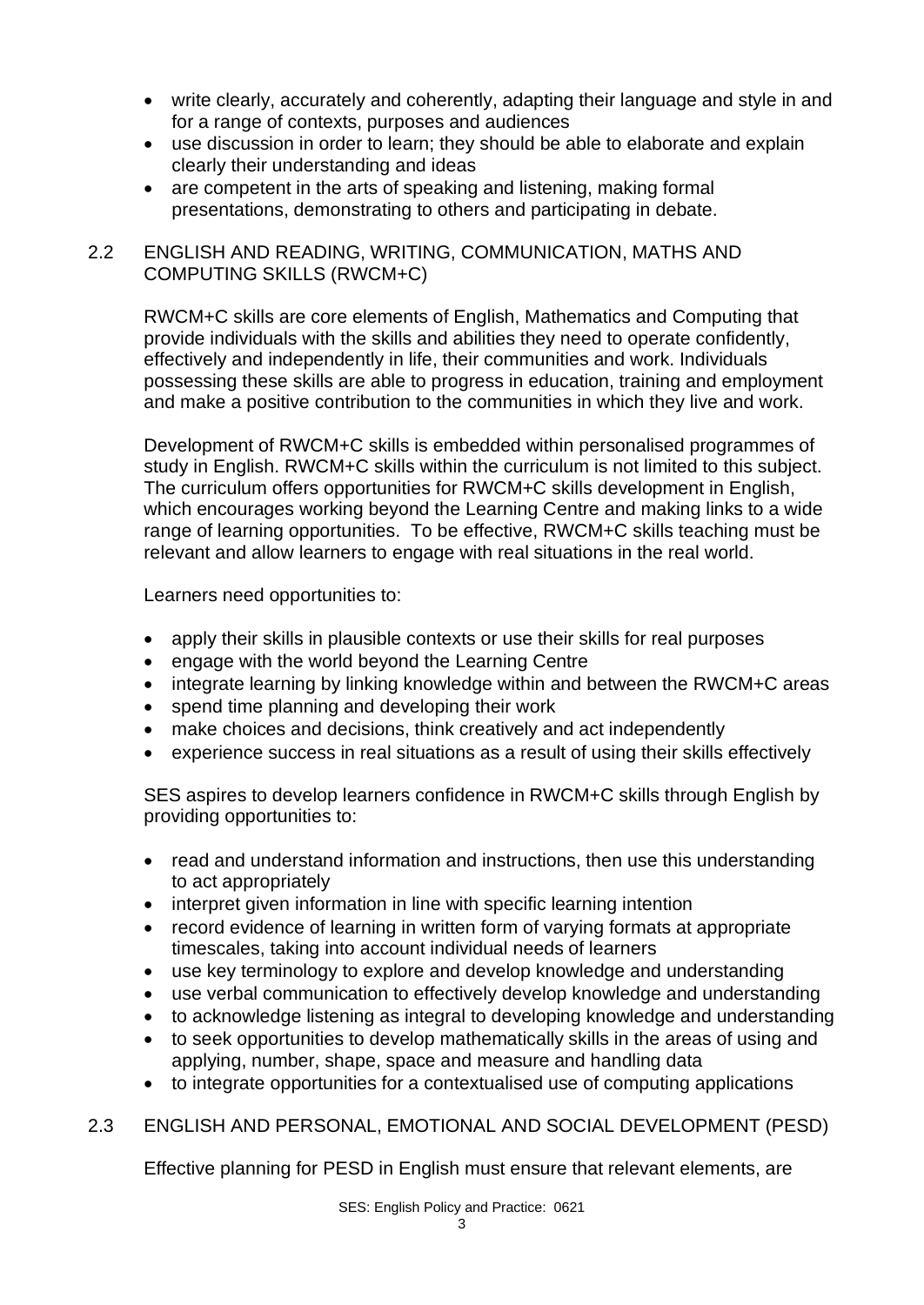embedded into; individual learning episodes, sequences of work, teaching approaches and learning outcomes. When this is done well, it will build individual confidence, enrich the experiences of leaners and support their progress in English, while increasing coherence across the curriculum.

At SES mastery of PESD skills is integral to all aspects of Learning Opportunities through a holistic and cross-curricular approach. We seek to ensure pupils demonstrate that they can develop and then apply their PESD skills in an extensive range of subject based and real life contexts. In English we promote the consolidation of core PESD skills by structuring learning opportunities to promote development in this area. Progress in PESD is reflected in personalised PESD files and Learning Centre Education Plans.

# 2.4 ENGLISH AND THE SEMH (SOCIAL EMOTIONAL AND MENTAL HEALTH) DIMENSION

Many of the students coming to our establishments may well have had difficult experiences with English, either in the way it has been taught or in the way they have received the teaching. Their low self esteem and poor self image as learners, coupled with their learned avoidance behaviours often used for self protection against the risk of failure, mean that they may never have experienced the excitement and satisfaction of success in English.

A significant proportion of the students will have deficits in their literacy and communication skills. In many cases Specific Learning Difficulties will be the predominant complication or at the very least a complicating factor. Highly specialised approaches to literacy and communication programmes are therefore essential for our students.

Our aim is to provide experiences that will improve the child's self esteem allowing him to develop confidence and at the same time enjoy success in areas of endeavour specific to the subject. English is the gateway to learning and as such has to have a high prominence in our work.

*"Instruction begins when you, the teacher, learn from the learner; put yourself in his place so that you may understand . . . what he learns and the way he understands it."*

Soren Kierkegaard (1813 – 1855, Danish Philosopher)

The specific curriculum objectives are as follows:

Language - the most important element in personal growth and development

a. To develop the fullest range of linguistic, literacy, audio and oral skill possible in each individual student. *(Very often SEMH students use their inappropriate and extreme behaviour to communicate with others and struggle to communicate feelings, thoughts and needs through other means)*

Language - the principle element in communication

SES: English Policy and Practice: 0621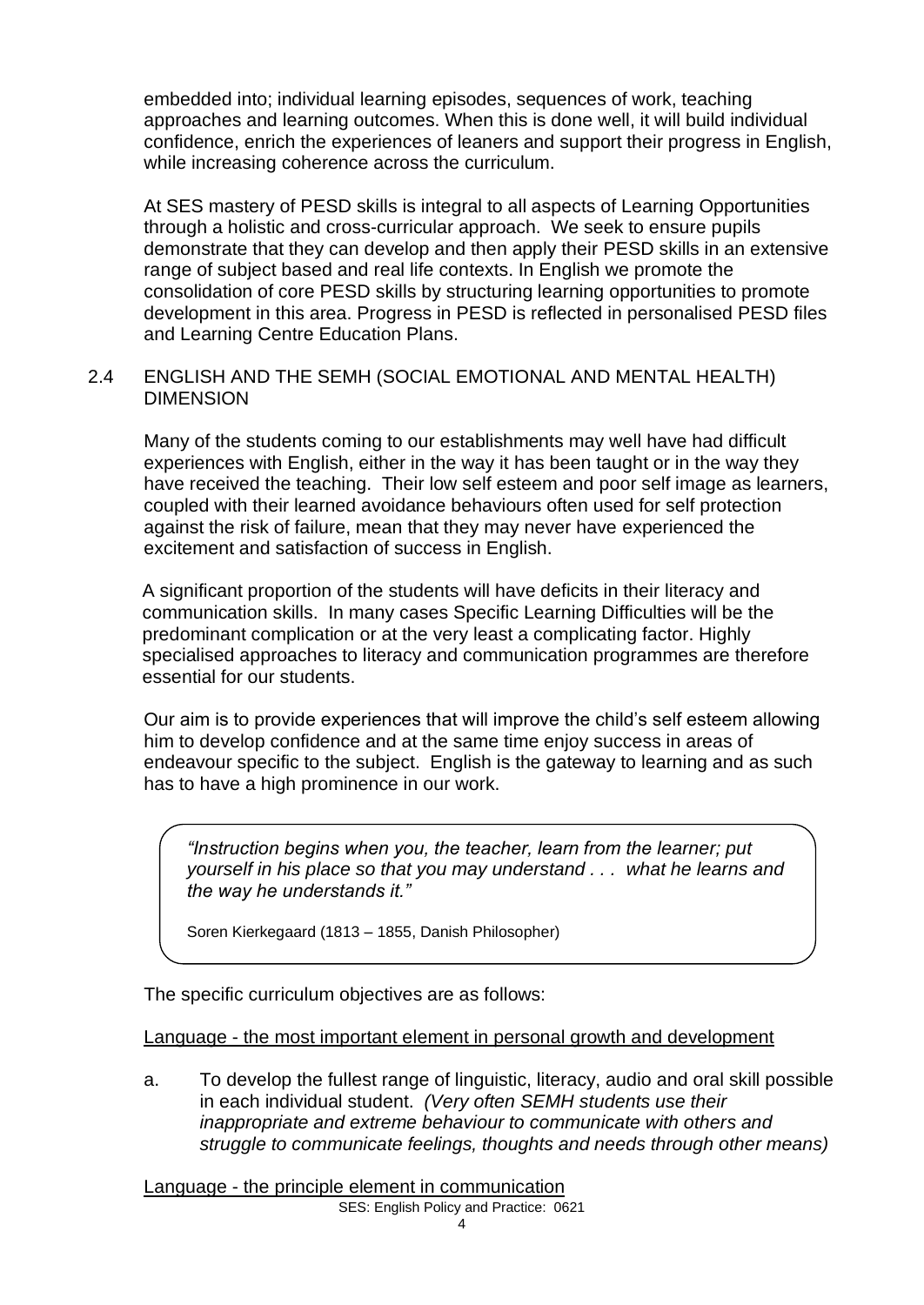- b. To develop the ability to listen to an individual or group of people and understand the content. *(Very often SEMH students lack the patience to listen to others)*
- c. To develop individual reading skills in the learning centre and in the home. *(Many SEMH students are reluctant readers)*
- d. To encourage an interest in reading from a wide range of possible sources and in a variety of situations including texts from other cultures and traditions. *(Very often SEMH students will go to the single most immediate and accessible source and not look beyond it)*
- e. To develop study skills, individually and as part of a group, particularly information retrieval strategies. *(Very often SEMH students want quick and easy answers, and struggle to take part in group activities)*
- f. To provide a range of situations and activities to develop student competence, precision and confidence in speaking. *(Very often SEMH students illustrate the extremes of apparent over-confidence accompanied by social clumsiness or complete lack of confidence displayed by withdrawing from situations)*
- g. To appreciate the different uses and effect of the spoken word according to situation taking account of tone, vocabulary choice and the use of Standard English. *(Very often SEMH students have no recognition of tone of voice, use inappropriate vocabulary and indulge in slang, street language or copying others)*
- h. To develop a range of writing skills, both factual and creative and to use these in a variety of situations. *(Very often SEMH students try to avoid written work of any kind)*

# Imagination, creativity and individuality

i. To develop initiative, creativity and confidence in the development and expression of thoughts and ideas. *(Very often creativity is suppressed in SEMH students because of their lack of self confidence and fear of failure or ridicule).*

# Understanding through reflection and evaluation

- j. To develop skills in evaluating and assessing own work and suggesting and predicting progress. *(Very often SEMH students see evaluation and assessment as a negative process because of their low self esteem)*
- k. To use evaluation skills to assess group work or the work of peers. *(Very often SEMH students find it impossible to engage in this with peers because of their personal vulnerability and lack of self confidence)*

# Independence through English

l. To develop the ability to work independently at an appropriate individual level. *(Very often SEMH students rely heavily on adult support and quickly give up on tasks where they do not have it).*

Collaborative learning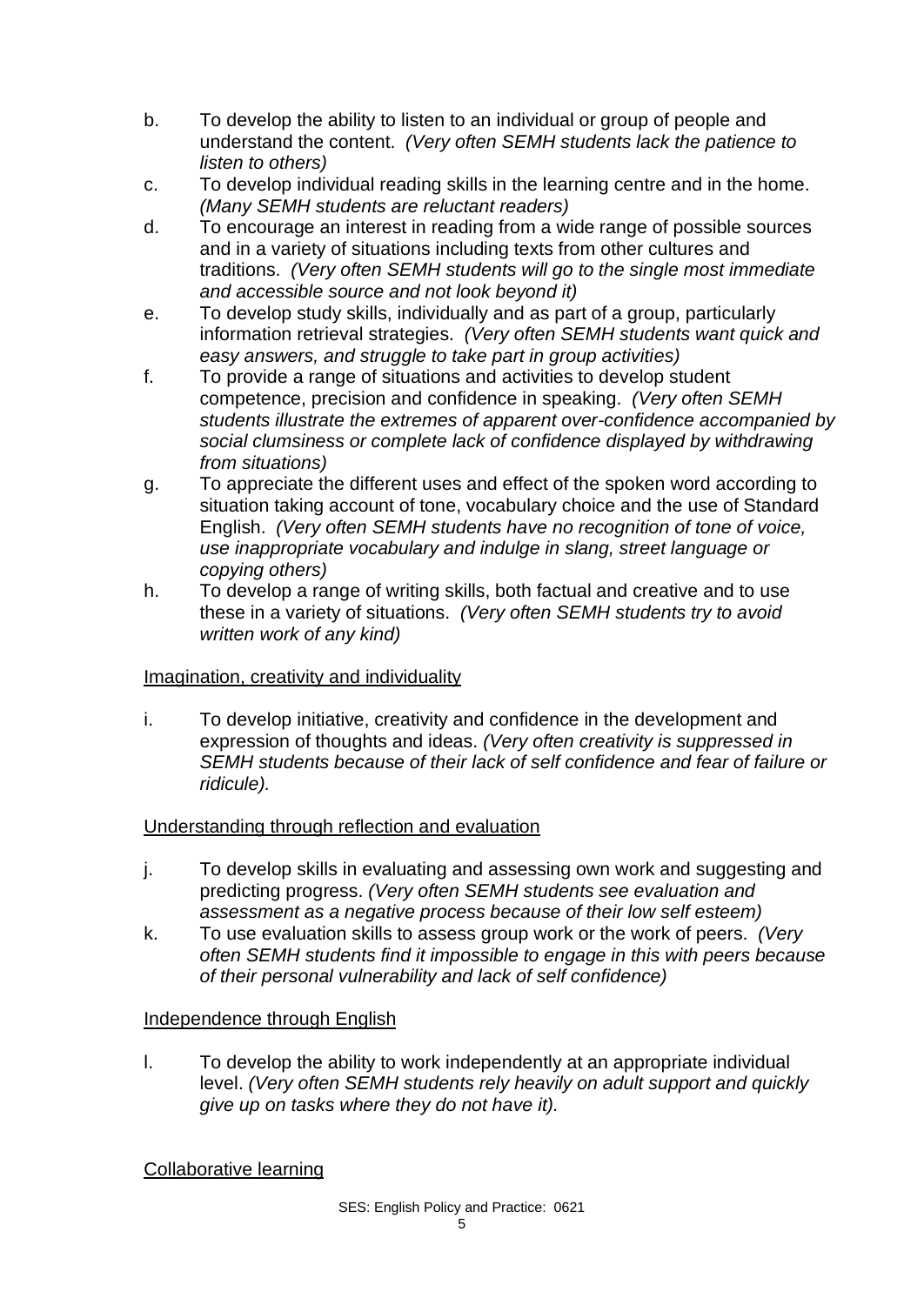- m. To develop the ability to work collaboratively. *(Very often SEMH students find sharing and the potential loss of personal attention difficult)*
- n. To experience drama as a vehicle for further development within language work across the curriculum. *(Very often SEMH students find drama work too exposing and threatening because of their personal vulnerability).*

# **3 ENGLISH AND KEY OUTCOMES**

These key outcomes are a useful vehicle to conceptualise a holistic approach to children's needs*.*

#### 3.1 ENJOY AND ACHIEVE

The contribution English makes to students' enjoyment stems from the opportunities it gives them to explore their identity and place in the world, engage actively, have their assumptions challenged and challenge the assumptions of others.

- Students appreciate the opportunities English gives them to express themselves, whether by presenting their ideas and opinions to persuade readers and listeners or by creating new worlds, both familiar and unfamiliar, in poetry and narrative.
- Students enjoy being exposed to the richness and breadth of literature. They relish the way that reading can present familiar settings and dilemmas one moment and then ask them to empathise with situations and characters that are beyond their experience the next.
- Students value the ways in which English helps them achieve, in the subject, across the curriculum and in the world beyond, by developing their ability to communicate clearly and effectively.

#### 3.2 BE HEALTHY

Central to English is reading for pleasure – encouraging students to read as a way to relax and be transported from their day-to-day worries and concerns. Similarly, literature can help young people work through problems and dilemmas they face by suggesting how they may deal with such problems. Both these aspects of reading have an important role to play in ensuring students' mental health and sense of wellbeing. As reading is not necessarily a pleasurable experience for some young people, smaller extracts, magazines and other publications can be used to encourage reading as a possible pastime.

#### 3.3 STAY SAFE

English gives students the confidence to ask questions, rather than taking things at face value. It provides them with the skills to examine the validity of what they are told or read and challenge it on grounds of logic, evidence or argument. Through reading a variety of texts and discussing issues, English can provide opportunities to explore situations and dilemmas that will help students make the right choices to stay safe.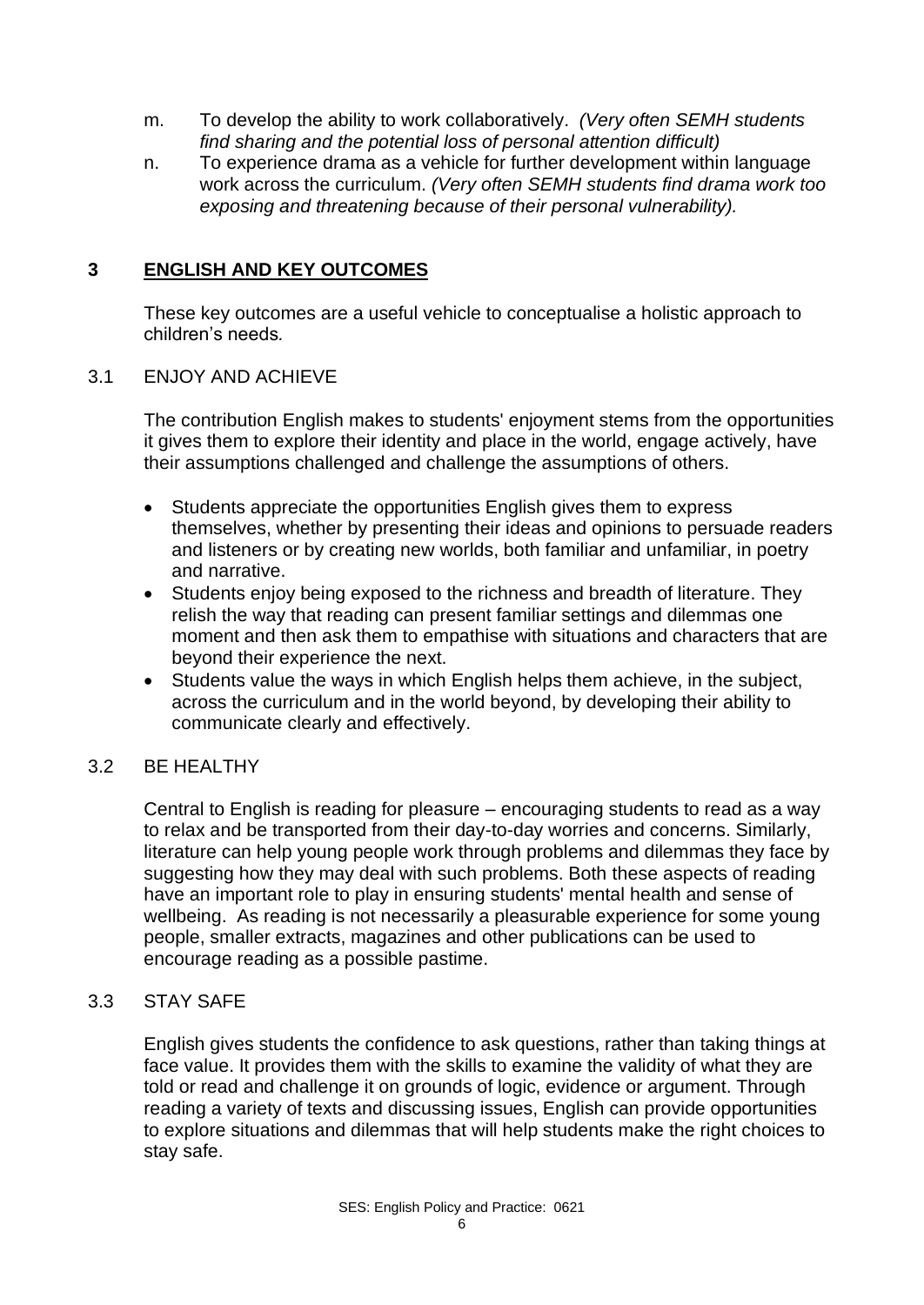# 3.4 ACHIEVE ECONOMIC WELL-BEING

English plays a central role in contributing to young people's long-term economic wellbeing by developing the literacy and communication skills essential to any job. It encourages them to be adaptable and find creative solutions to problems, put their views and ideas across for maximum effect, and work effectively in groups. All these are skills and attributes valued by employers.

# 3.5 MAKE A POSITIVE CONTRIBUTION

English provides many opportunities for students to get involved and contribute positively by working collaboratively, most obviously as part of a group discussion or drama performance, but also through the emphasis on students evaluating and providing constructive responses to each other's work. Another key aspect of making a positive contribution is being involved in the community, and in English students have the opportunity to speak, listen and write for purposes and contexts beyond the classroom, such as becoming reading mentors for younger students.

# **4 THE IMPLEMENTATION OF ENGLISH**

SES recognises the common framework provided by the structuring of English within National Curriculum.

# 4.1 EQUAL OPPORTUNITIES

SES is committed to ensuring that all students are treated with equality of regard.

This will involve:

- Providing equality of opportunity in the English curriculum in an attempt to maximise the potential of each individual pupil.
- Treating as of equal value the different needs, interests and abilities of individual students.
- Through their experiences within English pupils should have respect for others and the idea that all should be treated as equals.

In pursuing this policy with regard to individual students, there are four categories of difference between groups of students, in which it is generally acknowledged that 'treatment as equals' may be problematic and for which it is therefore important to have specific policies. These are:

- Racial/Cultural differences
- Social-class differences
- Ability differences
- Gender differences

#### 4.1.1 Racial/Cultural Differences

It is vital that staff avoid any racial bias or stereotyping with respect to the particular individuals who are from ethnic-minority backgrounds and that they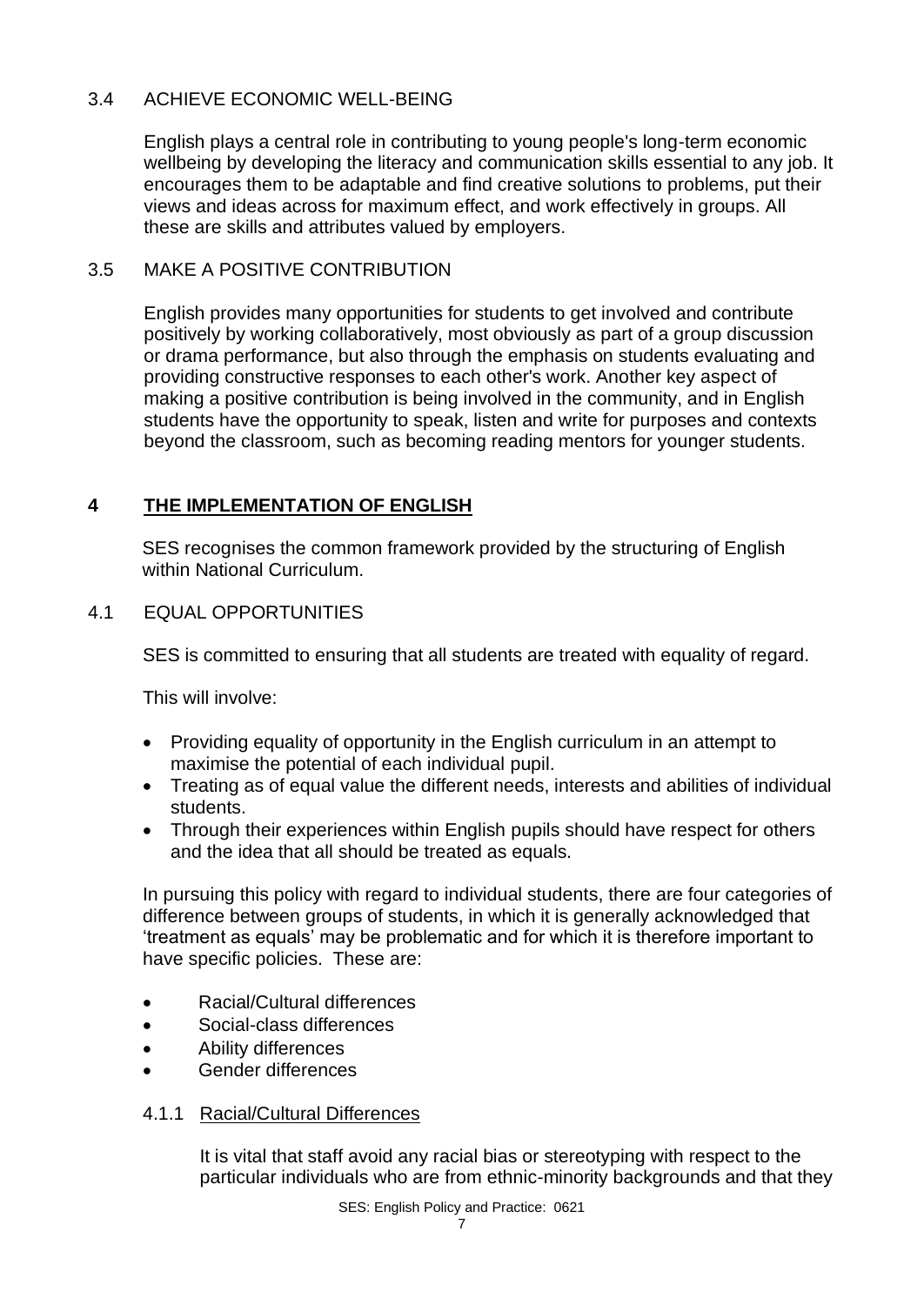are alert to and willing to challenge any such discrimination or stereotyping by other students.

#### 4.1.2 Gender Differences

Equal opportunities in terms of participation are carefully considered, however, issues of prejudiced attitudes and stereotyping towards the opposite sex can be in existence and can potentially be magnified in our environments, especially given the contextual background and past experiences of our young people.

Staff should therefore be aware of this and should be willing to challenge any such discrimination or stereotyping by students. Furthermore such risks can be mitigated through planned teaching strategies.

# 4.1.3 Social Class Differences

The availability of Literacy material and the type of material within homes can vary tremendously across the social class continuum. Staff should be aware of making assumptions about student's level of knowledge and opportunities for practising skills that invariably have a bearing on rate of progress. At our establishments there is a wide range of literacy based reading materials (including books and magazines) and students are involved in purchasing decisions.

#### 4.1.4 Ability Differences

SES establishments are resourced such that students receive a highly individualised curriculum based on their Portfolio of Achievement and Needs. Implicit in this is a response to differing levels of ability.

It is also important that protected characteristics as defined in the SES Equality and Diversity Policy are considered when planning and implementing teaching practice to ensure equal opportunities. This policy should therefore be read in conjunction with the SES Equality and Diversity Policy and Practice document and the DfE guidance around our equality duty.

# 4.2 ENGLISH AS A CROSS CURRICULAR SUBJECT

The level of importance of English skills in enabling access to all areas of the curriculum cannot be over emphasised. Competence in Literacy is essential to accessing virtually the whole curriculum as well as many aspects of learning, communication and social functioning beyond the Learning Centre day. At each establishment every aspect of its operation is viewed as a potential vehicle for building upon student's literacy and communication skills. All staff need to be skilled at finding unobtrusive ways of supporting cross-curricular links through taking advantage of the total living experience without this intruding on the naturalness of domestic living.

It is important to acknowledge the key role that key adults outside the Learning Centre play in the development of language awareness and associated skills, (e.g.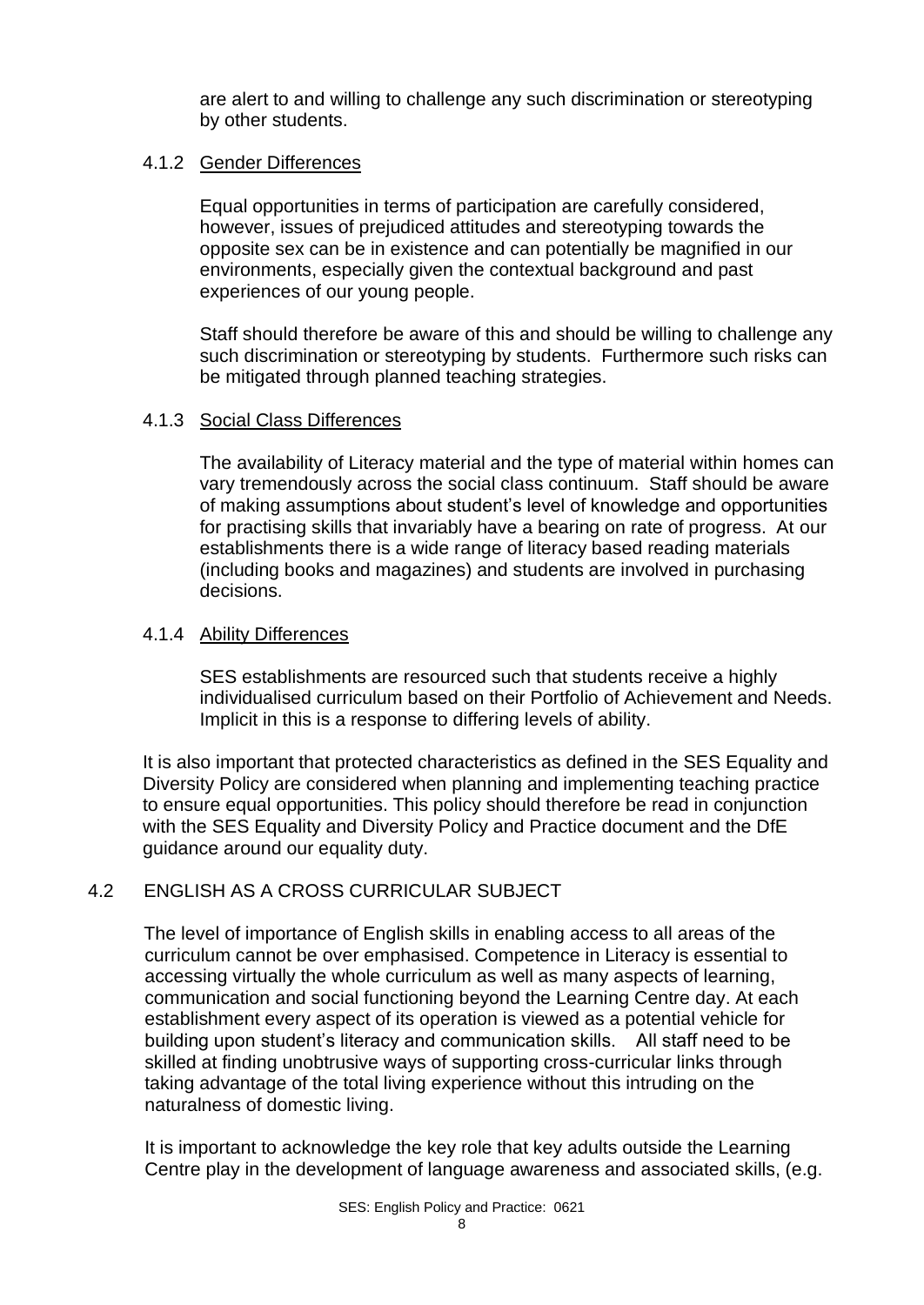in listening to students read). Where practically possible the potential of this support should be emphasised and such support encouraged with careful advice.

Cross curriculum dimensions provide important unifying areas of learning that help young people make sense of the world and give education relevance and authenticity. They reflect the major ideas and challenges that face individuals and society.

Dimensions can add a richness and relevance to the curriculum experience of young people. They can provide a focus for work within and between subjects and across the curriculum as a whole, including the routines, events and ethos of the school.

Cross-curriculum dimensions include:

- identity and cultural diversity
- healthy lifestyles
- community participation
- enterprise
- global dimension and sustainable development
- technology and the media
- creativity and critical thinking

#### 4.3 ENGLISH AND COMPUTING

Computing is incorporated as an integral element into all aspects of the curriculum. (See Computing Policy and Practice document). Computing plays a fundamental role in enriching and enabling curriculum delivery. Specifically designed programmes and software play a major role in addressing specific literacy development for our students.

Using computers gives students a sense of achievement especially in the area of word processing where the final result can be a perfectly presented piece of writing. The positive feedback is immediate.

Students can assess and correct their own work in areas other than word processing. A good piece of software that puts the student in control of his own learning will do this. The process of drafting, self-assessment and redrafting is not always easy to achieve in other learning situations.

Using a computer enables results to be presented in a greater variety of ways. When using a word processor, it is easy to alter the layout of a page. Multimedia can be used to create films and slideshows to support expressive language within speaking and listening.

The speed of the computer will help students to become more proficient at handling and retrieving data. Tasks that take a long time when using pen and paper are easily accomplished while maintaining interest and avoiding long and tedious manipulation of information.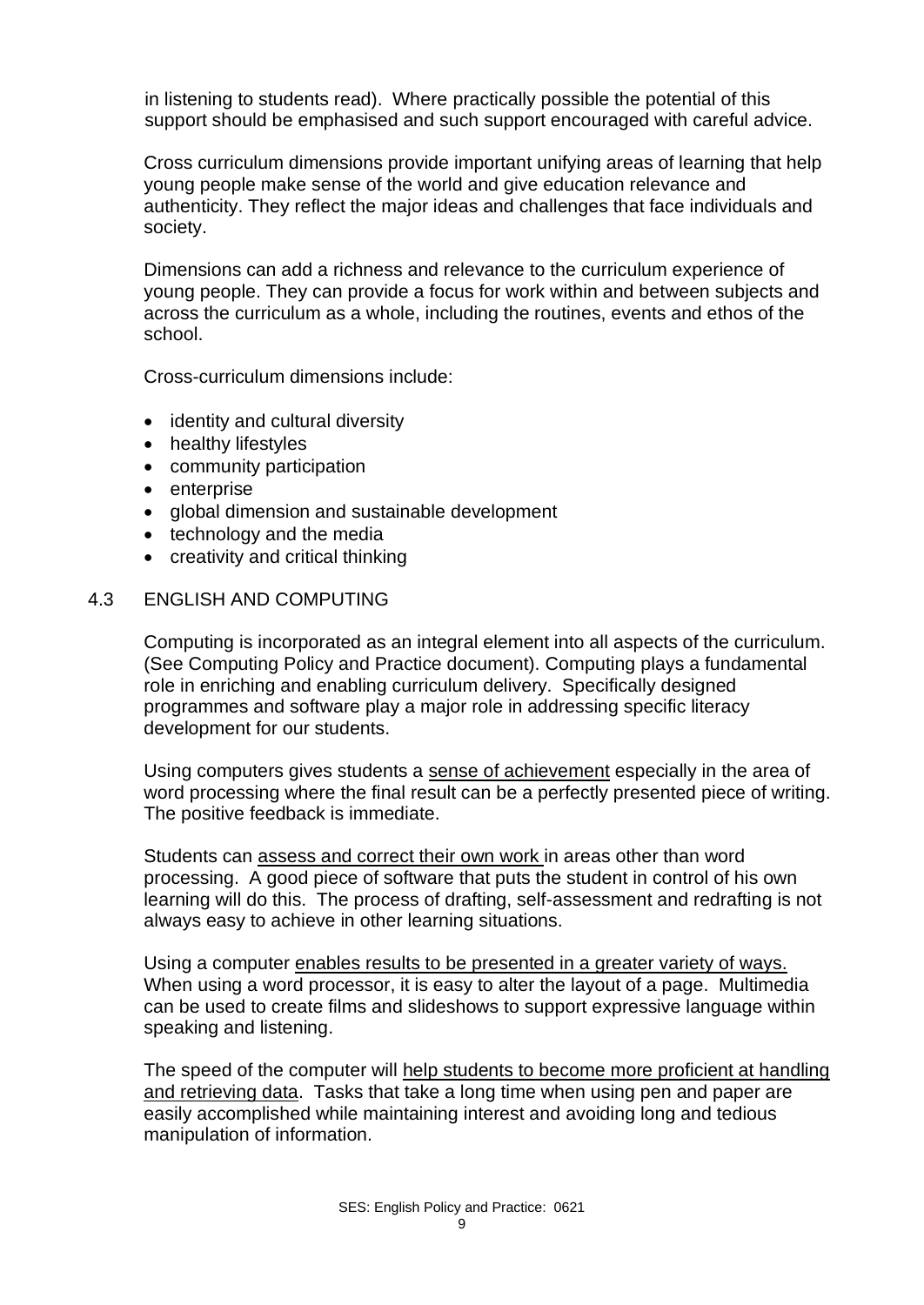Computers allow simulations of experiences that would be difficult to arrange otherwise. Fighting the after effects of an oil slick or seeing the result of a volcanic explosion on screen can give students a safe experience of the decisions and problems involved. More specifically programmes can be used to support progress in areas of social skills and personal development such as taking responsibility.

The use of computers develops group skills in certain tasks. Students will discuss the best course of action in a programme or perhaps decide upon the right question to ask in a database search.

Computer software also enables students to express their ideas in a creative environment, allowing the integration of digital resources to motivate and engage their thinking processes. Software can be used to support learning, e.g. spelling, grammar, touch typing, speech recognition.

# 4.4 TEACHING AND LEARNING STYLES

- activities should bring together different areas of language work;
- the order of activities should be flexible;
- activities should be balanced between tasks which develop knowledge skills and understanding and those which develop the ability to tackle practical problems;
- activities should be balanced between activities which are short in duration and those which have scope for development over an extended period;
- activities should, where appropriate, use students' own interests or questions either as starting points or as further lines of development;
- activities should, where appropriate, involve both independent and co-operative work;
- tasks should include those which have a prescribed method of working and those which may allow a variety of approaches;
- activities should be balanced between different modes of learning; doing, observing, talking and listening, discussing with teachers and other students, reflecting;
- there should be a richness and variety in the type of writing activities undertaken;
- activities should encourage students become confident in the use of a range of tools available in language work such as digital media, radio, video, telephone, television and new technology;
- activities should encourage students to become competent in collecting, recording and processing information;
- there should be a strong element of student negotiation and involvement in the targets identified within their Portfolio of Achievement and Needs
- individual or group based texts should be stimulating.
- the range of potential resources and stimuli is inexhaustible and a variety should be used to maintain interest and motivation.

# 4.5 PLANNING FOR ENGLISH EXPERIENCES

The planning of English is guided by, but not limited to, the National Curriculum Framework for English.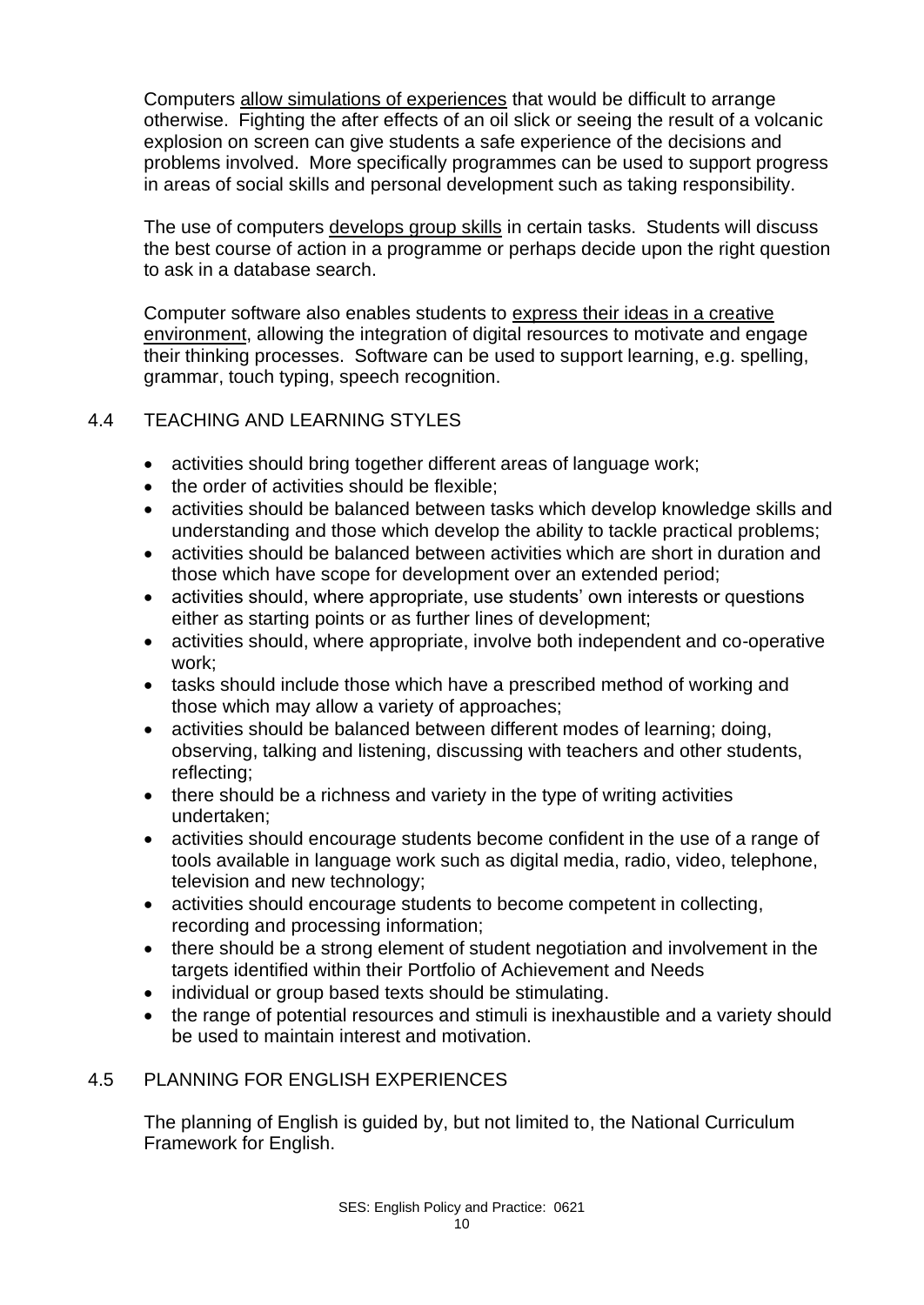Planning for English will take a variety of forms for which personalised learning episodes and units of work will include:

- Individual work
- Group Work
- Classroom based learning
- Extended learning in the wider community

Each student at SES, will receive appropriate and significant support from our Specialist SEN teacher, who completes extensive assessments and develops personalised intervention programmes to support individual learning needs.

#### 4.5.1 Learning Outside the Classroom

SES supports and endorses the Learning Outside the Classroom initiative as its principles and philosophy match the SES Vision Statement. We believe that every young person should experience the world beyond the classroom as an essential part of learning and personal development, whatever their age, ability or circumstances.

The use of places other than the classroom for teaching and learning often provide the most memorable learning experiences and help us to make sense of the world around us by making links between feelings and learning. They stay with us into adulthood and affect our behaviour, lifestyle and work. They influence our values and the decisions we make. They allow us to transfer learning experienced outside to the classroom and vice versa.

Students can benefit from well-organised visits, community activities and getting involved in wider learning projects (such as helping to organise information, reviewing policies and providing peer support). As students progress, work placements and visits help shape their decisions about future opportunities.

All children and young people have the opportunity to participate in both focused field trips and extended residential weeks, throughout a range of local and national locations. In addition to the social and personal benefits, these offer real life knowledge and experience that can be developed in context.

#### 4.5.2 Units of Work/Episodes of Learning

- A unit of work will relate to the National Curriculum Programmes of Study, as well as, where applicable, to the requirements of any examination syllabus chosen in KS4
- A unit of work is intrinsically flexible; it is useful to use a variety of approaches and teaching strategies covering the same core unit to develop a variety of skills.
- A unit of work may be based on specific grammatical skills used as introduction, consolidation or revision.
- A unit of work may rely on a variety of media; audio, DVD, ICT, or literature.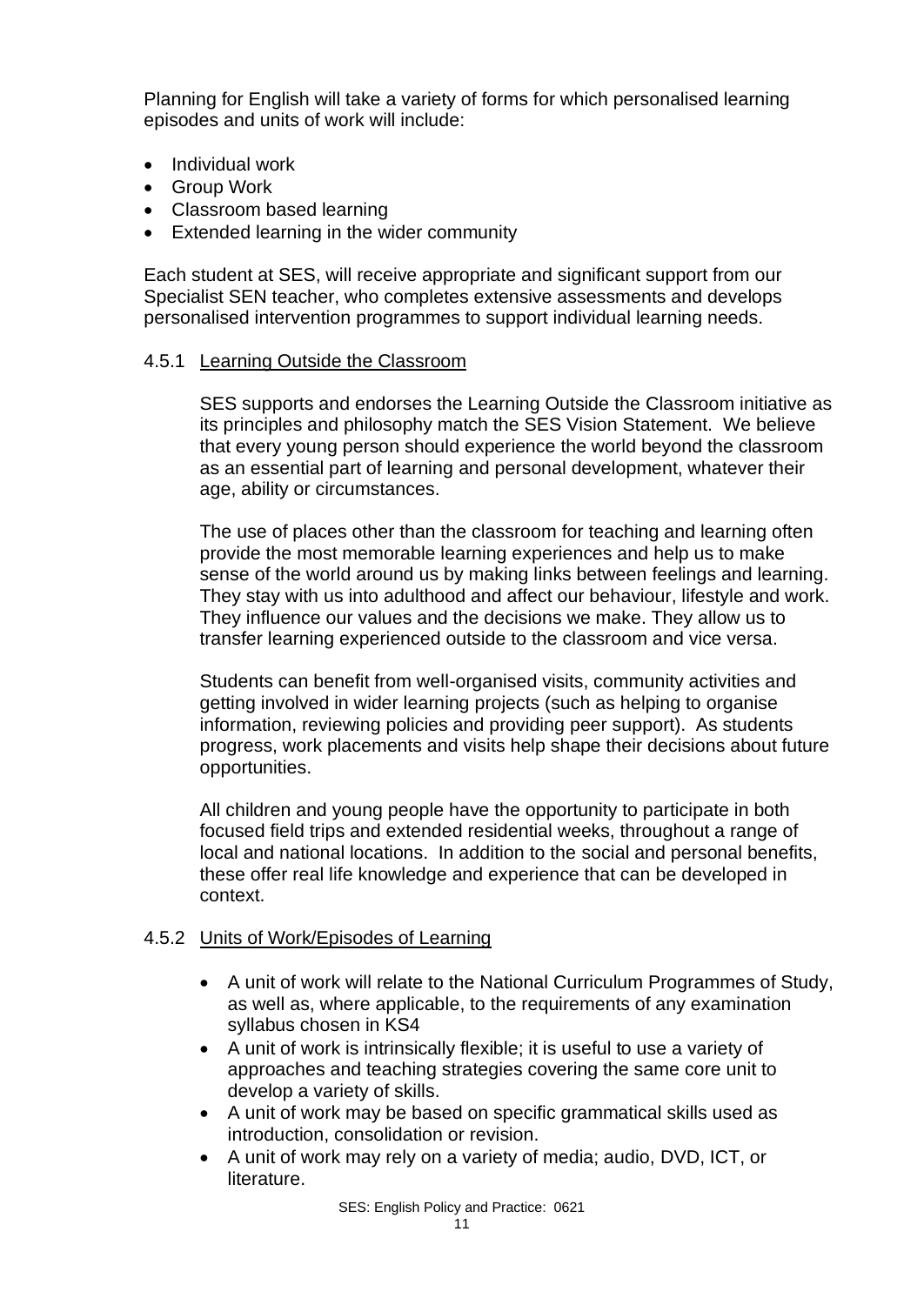- A unit of work may be designed to be revisited as many times as is judged necessary across all year groups and key stages.
- A unit of work may take a whole group approach to specific aspects of grammar, punctuation, spelling, handwriting as well as informing aspects of some Individual Programmes.
- Units of work are designed primarily to be enjoyable, to offer the chance of success, to enrich and enthuse the experience of each individual and to offer the opportunity of development across the experience of literacy and English.
- Units of work may be based on a bespoke personalised interest or passion to re-engage the student in the learning process

#### 4.6 READING

It is important to rigorously, but sensitively, extend student interest and skill in this area. The emphasis on extending confidence and independence in reading should be a feature of the whole SES experience. Students are encouraged to have open access to reading material of all kinds in order to expose them to the largest possible variety of textual information.

#### The Teaching of Reading

There is an eclectic approach to the teaching of reading, with a variety of schemes and approaches to select from for classroom based teaching.

Reading is taught by:

- A variety of phonetically based systems.
- Reciprocal reading (structured group guided).
- Disciplinary reading (reading, writing, talking and thinking practices unique to specific subjects).
- A development of sight vocabulary of 200 most common words (key words to literacy).
- Common words (key words to literacy; McNally and Murray 1962).
- A sympathetic and intensive approach offering challenging and sequential development.
- Exploration of the normal grammatical structure of the English Language to provide appropriate cues.
- Syntactical, contextual and predictive cue work.
- Specific multi-sensory approaches where necessary and appropriate.
- All members of staff, either directly or by guidance and modelling across the 24hr curriculum.
- A 'learning without limits' approach that progress will be made, new approaches found and innovation used to maximum effect.
- For experienced students to act as mentors and peer support for others

# 4.7 WRITING

• Students will be given opportunities to write for varied and extended purposes.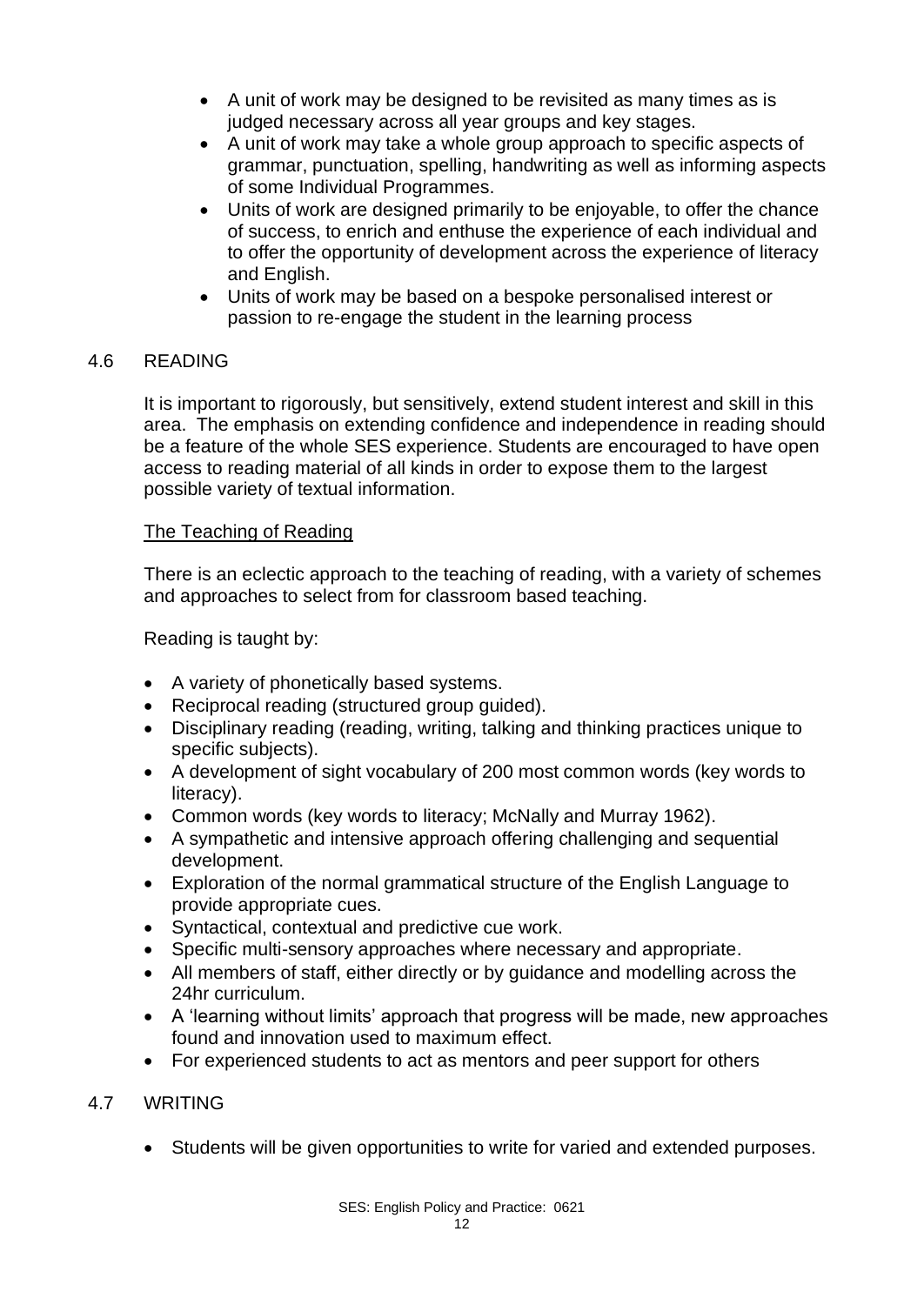- Writing will be taught as a means of developing, organising and communicating ideas.
- To become effective writers students should be taught how to develop ideas, vocabulary, style, as well as organisational, structuring, grammatical skills and appropriate presentation.
- The teaching of writing should take due account of the full matters, skills and processes as outlined across the key stages within the National Curriculum document.

#### 4.7.1 Grammar, Punctuation, Spelling and Handwriting

These disciplines and aspects of literacy will naturally be taught at all levels as an inherent part of the classroom curriculum. Where necessary however, certain aspects may be approached and developed as either group or individual recovery units to ensure a coherent and monitored group progress. Individual needs, specific difficulties and differing levels of competence on admission may lead to a wide variation of achievement within the group at any stage. Designed, specific, units of work may also be used at any time or level to provide consolidation and revision.

#### 4.7.2 Grammar

Grammatical accuracy is central to a developing grasp of both literacy and literature and will be dealt with in a sequential manner through the classroom curriculum.

#### 4.7.3 Punctuation

Recognition and correct application of punctuation across the whole curriculum will be addressed both on an individual basis and through the classroom curriculum across all subjects.

#### 4.7.4 Spelling

Spelling and word work is an integral part of literacy development, language, and literature appreciation. It is important that spelling is not taught in isolation within "English" lessons but across the curriculum. The method of "Look, Cover, Write, Check" is the adopted central method at SES. This means that requests from students for spellings should be dealt with in the same way.

The development of sight recognition where appropriate will be supported through focussed teaching, key words in displays and careful consideration of the language used in notices around the building.

Consideration should be given to the following:

- In line with the "Look, Cover, Write, Check" method spellings when given should be in written form, and can if needed be reinforced verbally
- Balanced use of dictionaries and spell checks when word processing
- Individual student spelling books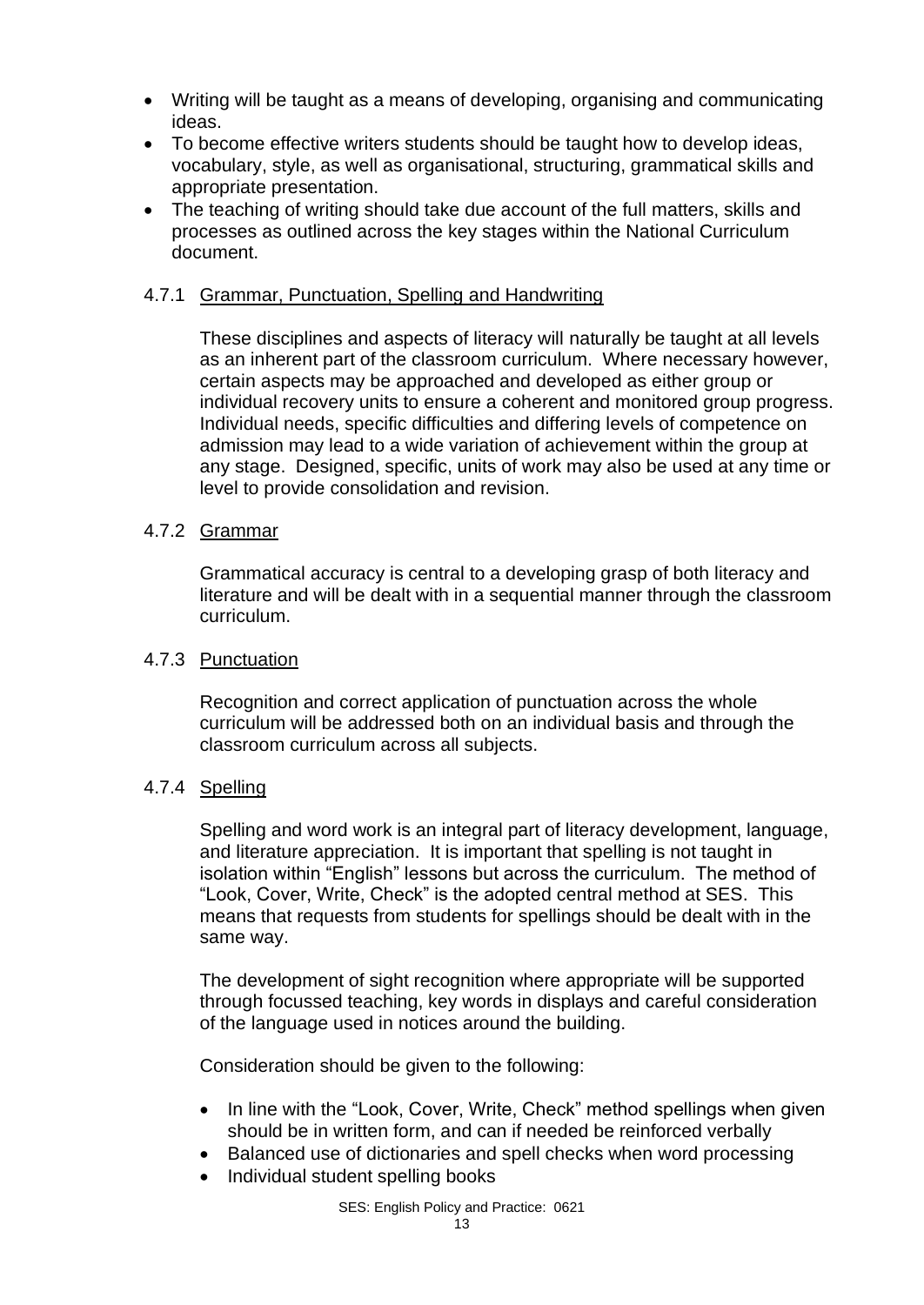- Encouraging students to make first attempts
- Building word banks into unit planning and practice
- Individual study, based on the two hundred most common words and the secondary hundred supplement reading word list
- Vocabulary and spelling extension work in line with individual targets.
- Use of specific spelling recovery software
- Etymological word origins

# 4.7.5 Handwriting

There will be an expectation that students, wherever possible, will aim towards a cohesive and legible cursive style of handwriting. In practice, the main aim is to refine the student's own style, ensuring a uniformity and consistency of approach where the major problems occur. SES draws upon various resources in aiming towards a legible cursive style.

- Students will be encouraged to adopt correct orientation, posture and grip.
- Students will be taught to write with a range of instruments (pencil, ink pen, italic pen, biro), helping them to see that different ones are suited to different purposes and styles

Students may use individual handwriting books to develop pattern forming skills

# 4.8 SPEAKING AND LISTENING

*"There are people who, instead of listening to what is being said to them, are already listening to what they are going to say themselves."*

Albert Guinon (1863 – 1923, French Playwright)

The overriding aim of any language programme must be the personal development and social competence of the student. The most significant contributor to that development is speech. An inability to speak fluently is a serious handicap that can affect all aspects of a child's development and social interaction. Thus, a major part of the SES's response is to ensure that, as far as possible, each child can speak easily, clearly and with interest. It is vital that students have experiences that will not only give them the words, but the confidence to express them.

Listening and the ability to listen to fact, others opinions and points of view are critical to all people in all walks of life. Our students are often in deficit in key listening aspects such as attention, concentration and appropriate response. It is important that the English curriculum provides the necessary experiences to develop these areas. These are skills that can be worked upon across the operation of each establishment.

• The use of precise, articulate and appropriate language will be encouraged, modelled and promoted throughout the twenty-four hour curriculum.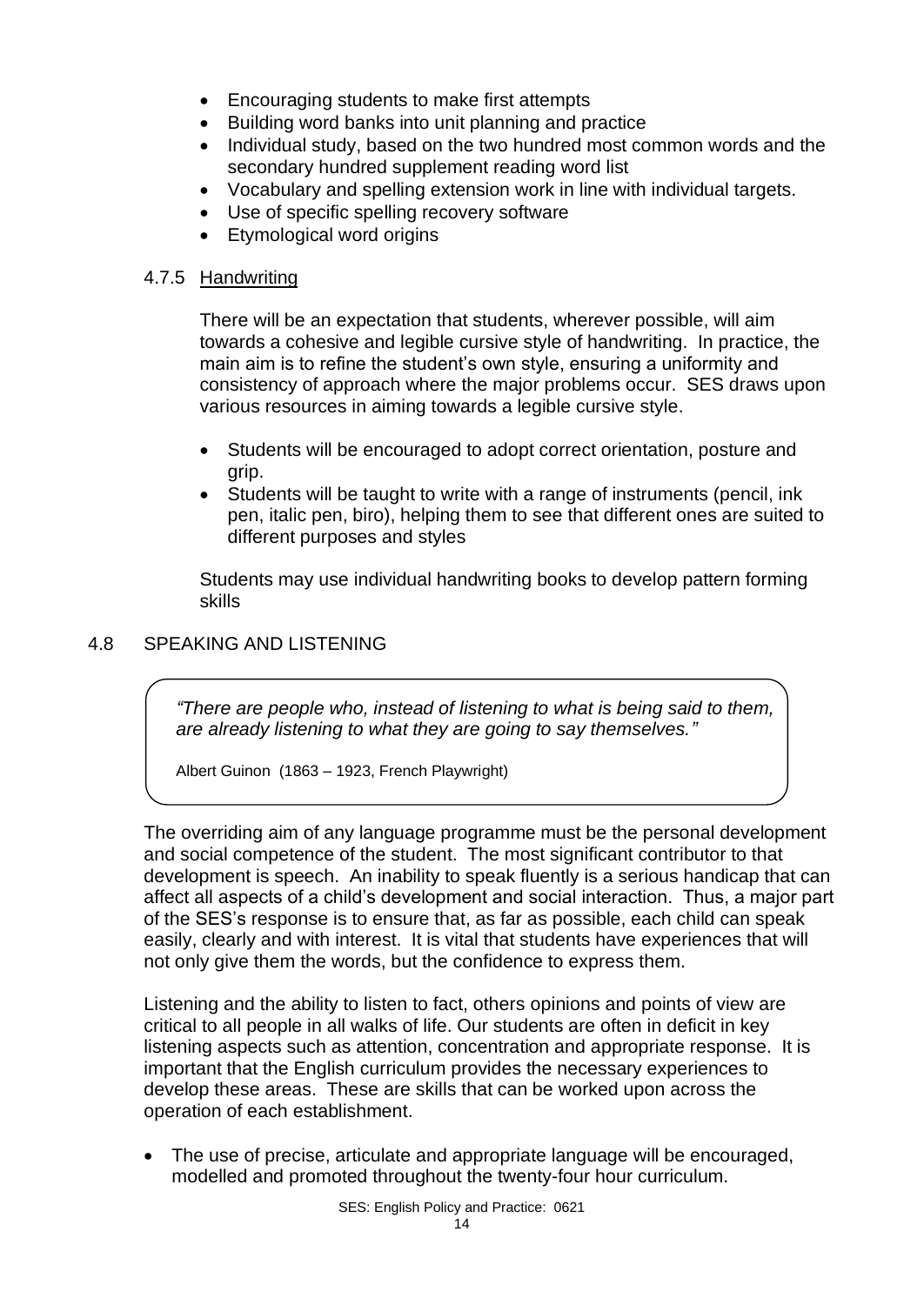- Students will be required to reflect upon their use and grasp of language through exposure to a variety of language forms across a variety of media.
- An appreciation of appropriacy will be encouraged and group work will offer discursive opportunities as well as experience of language through written, audio and video material.
- A variety of language styles will be explored; dialect, accent and regional idiom as well as the development of Modern English through major English writers.
- Students will approach the concepts of audience, tone, speed and complexity of language patterns through role-play and discussion.

#### 4.9 PRESENTATION OF WORK

At SES we believe presentation of work is vital aspect of creating a positive and stimulating environment and in enhancing student motivation and self-esteem. Presentation of work can take a wide variety of forms ranging from:

- Written format
- Recording (oral and photographic)
- Displays
- Through use of computing and digital media
- Through witness statements created by pupils and adults

Adults at SES are expected to make a professional judgement with regards to each individual pupil's aptitude and ability in terms of facilitating presentation of work. We seek to continually implement our 'No Limits' thinking in the way we facilitate presentation of work, ensuring feedback is given to support young people's continual progress in this area.

#### 4.10 ENGLISH AS AN ACCREDITED SUBJECT

The Edexcel GCSE English specification has been chosen due to the modular structure, a more suitable choice of poetry and less unseen material. There is also a high level of support for resourcing through Edexcel.

Entry Levels 1, 2, and 3 in English accreditation are available through AQA and Edexcel. These can be used as a springboard to GCSEs or to boost confidence for younger learners.

Functional Skills in English are also available, at both Entry Level and at Levels 1 and 2. For those students taking GCSE English, the Functional Skills component is an integral part; therefore it s personal choice to take them as a standalone qualification.

Additionally, students can take OCR Cambridge Progression in English Awards, ranging from Entry Level 1 through to Level 2. These are bite sized, credit based units.

Due to our personalised approach to learning chronological age is not seen as a barrier to accreditation.

4.11 PROGRESSION IN ENGLISH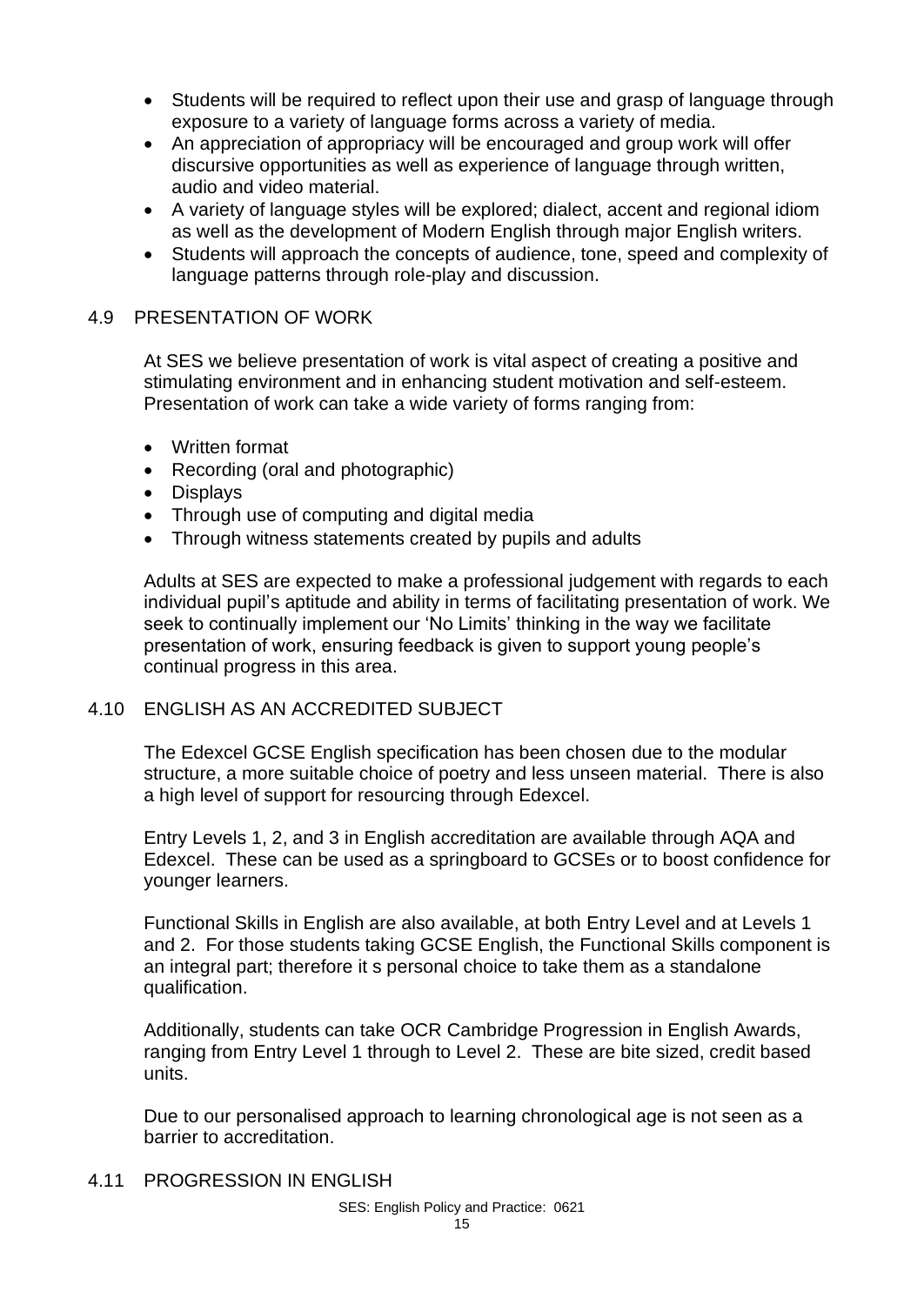Progression includes:

- An increase in knowledge, skills and understanding.
- Developing language and communication in a range of familiar and unfamiliar contexts.
- Meeting needs which demand more complex or difficult solutions.
- Students' awareness of their growing language, literacy and communication skills.

In speaking and listening, progression is characterised by:

- increasing confidence and competence in adapting talk, using standard English as appropriate
- development in the ability to listen with understanding
- increasing participation in discussions.
- growing ability to process more complex ideas and adjust their talk, making independent judgments

In reading, progression is characterised by:

- ability to read increasingly demanding texts, using a repertoire of reading strategies
- challenging and questioning texts independently, making connections between what they read and hear
- identifying how texts are crafted to produce meaning and structure, and the impact on the reader
- reading for information
- the ability to increasingly demonstrate the complex skills of synthesis and comparison when analyzing texts

In writing, progression is characterised by:

- development of skills in writing
- increasing control of different forms of written texts
- development in the ability to adapt writing for meaning and effect
- increasing independence in orchestrating writing for a range of purposes

# 4.11.1 Continuity

In order to build on the experiences of every child at our establishments there is continuity in the framework of the English NC programme of study, with students expected to know, apply and understand the matters, skills and processes specified for each key stage. The latest National Curriculum has significantly reduced the prescribed content, and due to the personalisation of learning at SES, progress and outcomes are not determined by academic year of age. Decisions about where students are taught on the framework relates to their starting points, maturity, capability and personal interests.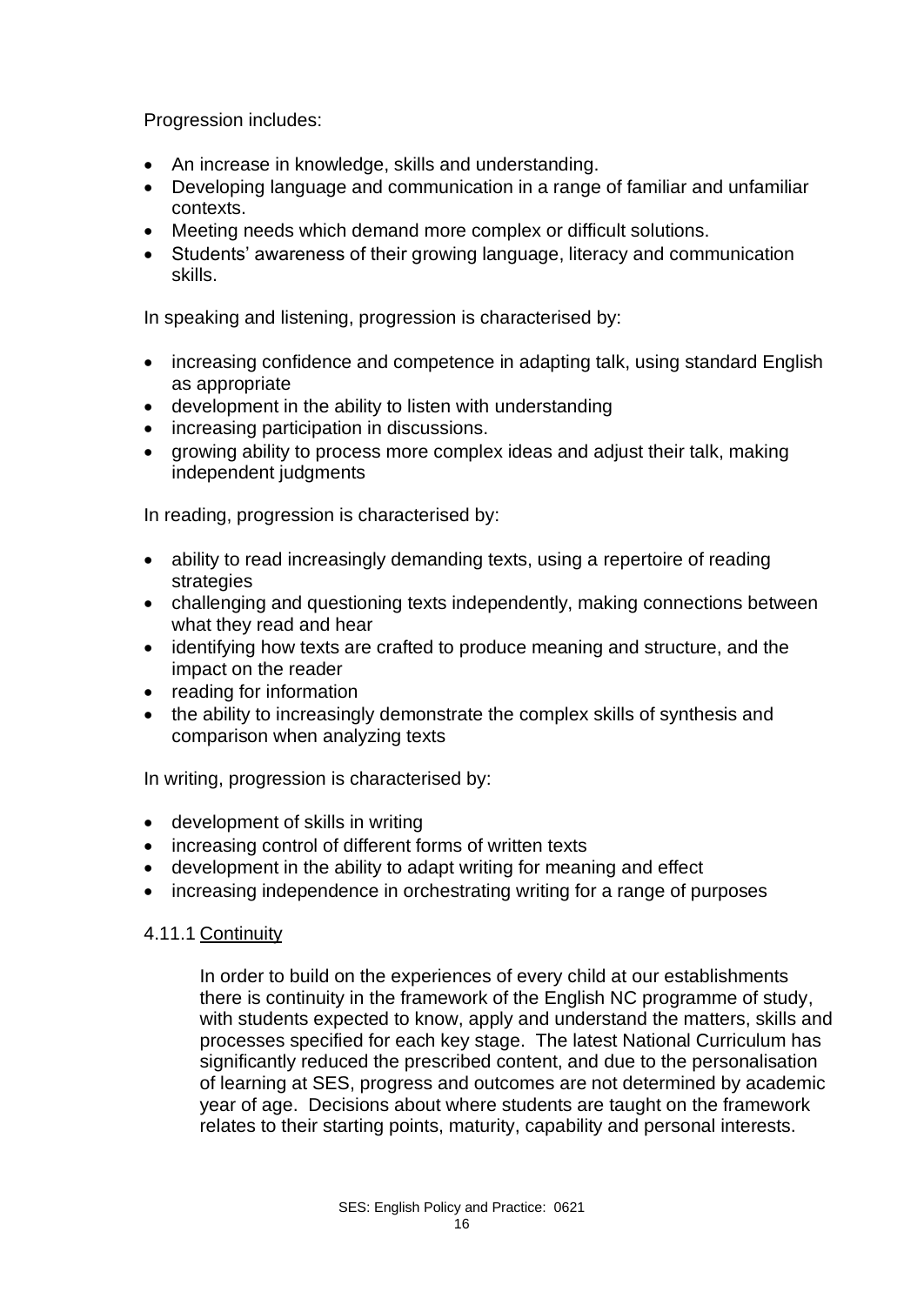At SES, across both SES establishments, we are continually evolving a 'fit for purpose' assessment framework to support staff in planning for progress, and to ensure an effective, consistent and quantifiable measure of student progress.

#### 4.12 DIFFERENTIATION

Students at our establishments will clearly differ in ability and teaching should take account of this by providing a range of learning situations and approaches. In addition the philosophy of SES is such that personalised learning is a cornerstone.

Differentiation is a process not a single event. This process involves recognising the variety of individual needs within a group, planning to meet those needs, providing appropriate delivery and evaluating the effectiveness of the activities in order to maximise the achievements of individual students.

English provides wide opportunities for differentiation by:

- Input
- Resource
- Task
- Support
- Outcome
- Response

However, differentiation does not happen automatically and careful consideration of student's abilities should be taken when planning English learning experiences. This process involves recognising the variety of individual needs, planning to meet those needs, providing appropriate delivery and evaluating the effectiveness of the activities in order to maximise the achievements of individual students.

Differentiation should involve:

- Providing a range of equipment appropriate for different students
- Using a variety of teaching methods to elicit a particular response
- Organising the groups in different ways appropriate to particular objectives
- Setting open-ended tasks so that students can respond at their level
- Issuing different 'challenges' to different students
- Providing extension work for students with greater ability
- Allowing time for individual diagnosis, teaching and feedback

The method of assessment and reporting should provide feedback, which is appropriate to students of differing abilities. It should aid their future learning by providing knowledge but should also give them support and encouragement.

#### 4.13 ASSESSMENT AND RECORDING

Assessment is part of an ongoing process that informs future planning and subsequent learning. All assessments should take account of:

- Skills, knowledge and understanding acquired
- The contexts of the activity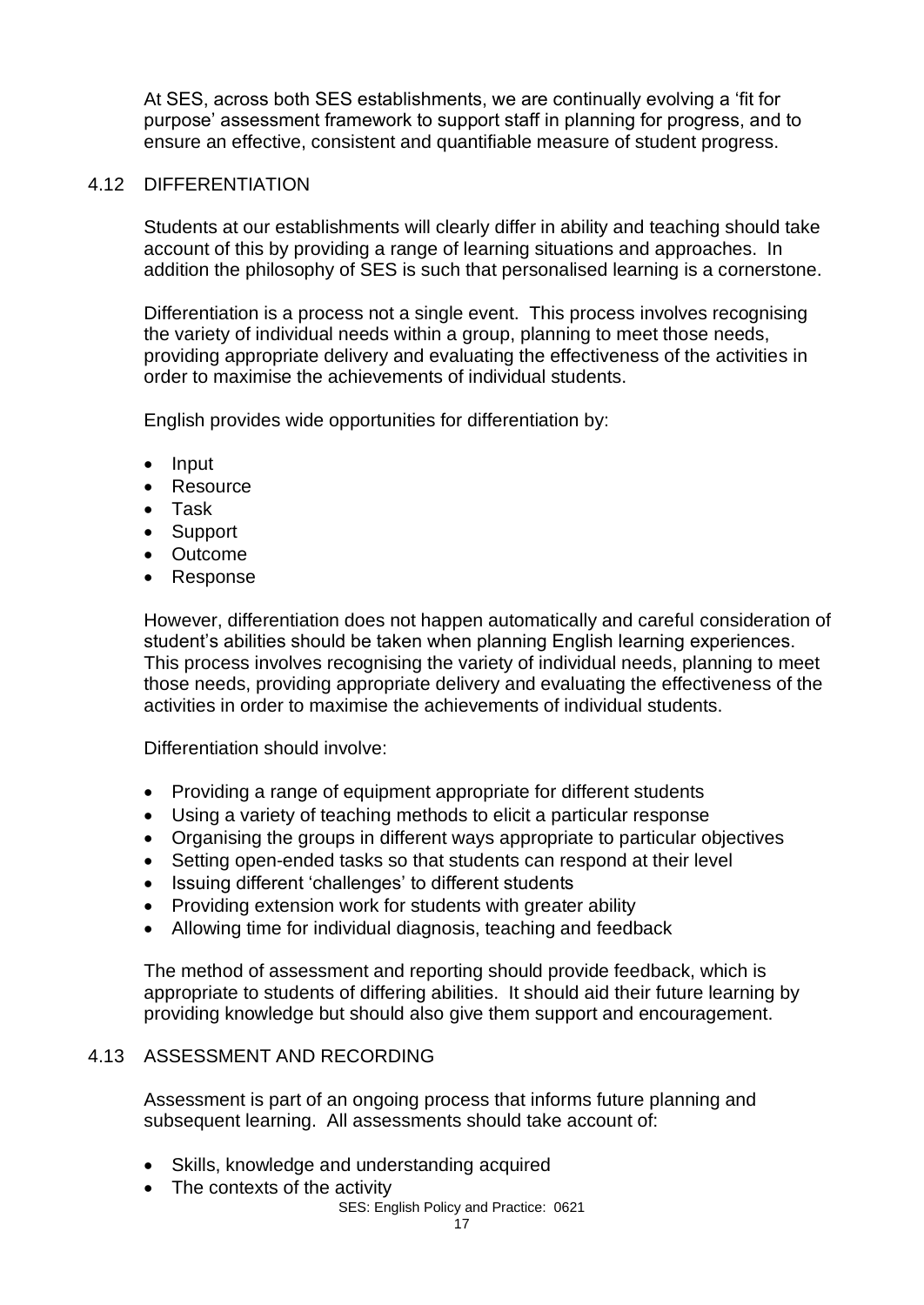• The purpose of the activity

Effective formative and summative assessment:

- is embedded in planning, teaching and learning
- requires a shared understanding of learning objectives and success criteria between teacher and learner
- draws on evidence of learners' achievement and progress from a wide range of contexts within and beyond the classroom
- values information that teachers retain in their heads, as well as concrete evidence produced by learners
- is based on evidence generated in the course of continuous teaching and learning, engagement with learners through observation, discussion, questioning, and review and analysis of work
- helps to shape and refine future teaching and learning, and to personalise the experience of individual learners
- provides the basis for discussions with learners themselves, their parents/carers and with other professionals about their strengths, areas for development and future learning targets
- is the foundation upon which periodic assessment can be based
- recognises and celebrates learners' progress in the light of their previous performance and motivates them to improve further
- promotes independence and self-motivation
- develops the capacity for peer and self-assessment among learners.

Assessment is a continuous process and testing and accreditation are built in at various stages of a students development.

Any system of evaluation and assessment should:

- Identify what has been taught and learnt
- Monitor students progress continually
- Monitor students progress in cross-curricular elements
- Establish students' needs as a basis for further planning and teaching.

Student involvement in the assessment and evaluation process is critical.

Evidence can be gleaned from:

- Observing
- Questioning and listening
- Discussion
- Written work, audio and video tape recording, drawings, charts, etc.
- Specific assessments tied to curriculum materials.

#### 4.13.1 The marking of students work

Teachers' responses to students' work should be positive, encouraging, sympathetic, honest and appropriate. Marking should be completed in a pragmatic way, as appropriate to the needs of the student and whenever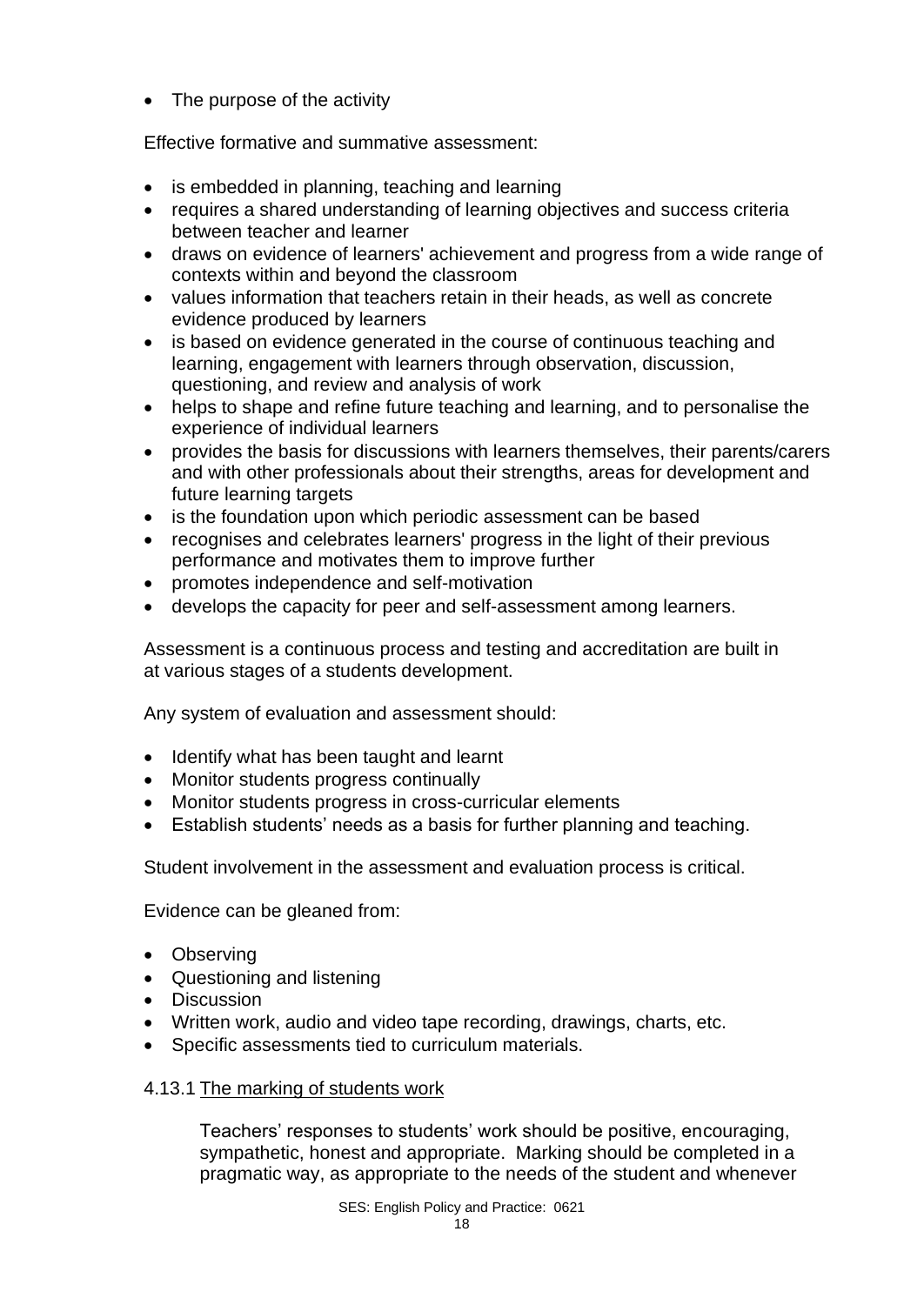possible completed in their presence. Further areas of study can then be negotiated with the student.

- Students should be made aware of the assessment criteria being employed, particularly before tackling new situations and subsequently when marking work
- Students should, as a result of the interaction, be aware of the next steps in their learning
- It is sometimes useful for students to respond to each others work

#### 4.13.2 Record Keeping

Records are kept in the form of long term planning (Curriculum Overview), Medium Term Planning (unit objectives) and short term planning (detailed planning of learning episodes). A record of progress is evident in the ongoing feedback (verbal and written) between adult and pupil. Where appropriate an evidence base is collated for an episode of learning this can take various forms e.g. files, exercise books, scrap books, digital media files.

# 4.13.3 Individual Programmes

- The Portfolio of Achievement and Needs of each student will inform the global priority targets to be addressed for the child.
- More detailed educational objectives will be identified by Learning Centre staff and students, and negotiated targets reached.
- Targets set will be specific, measurable, attainable, realistic and time related.
- Targets will always be compatible with the requirements of the National Curriculum and/or Portfolio of Achievement and Needs

# **5 SMSC AND BRITISH VALUES IN ENGLISH**

At SES we believe the development of SMSC and promotion of British Values, should be embedded within all areas of teaching and learning across both the school and residential setting. This policy should be read in conjunction with the Spiritual, Moral, Cultural and Social Policy and Practice document and the British Values Policy and Practice document.

#### 5.1 SMSC

At SES we develop SMSC in many aspects of the curriculum through ensuring opportunities for SMSC development are extensive and frequent. These opportunities are reflected in planning documents as well as in outcomes for pupils.

Examples of SMSC development within English are:

#### **Spiritual**

• Independent reading time, allowing pupils to reflect in a calm space.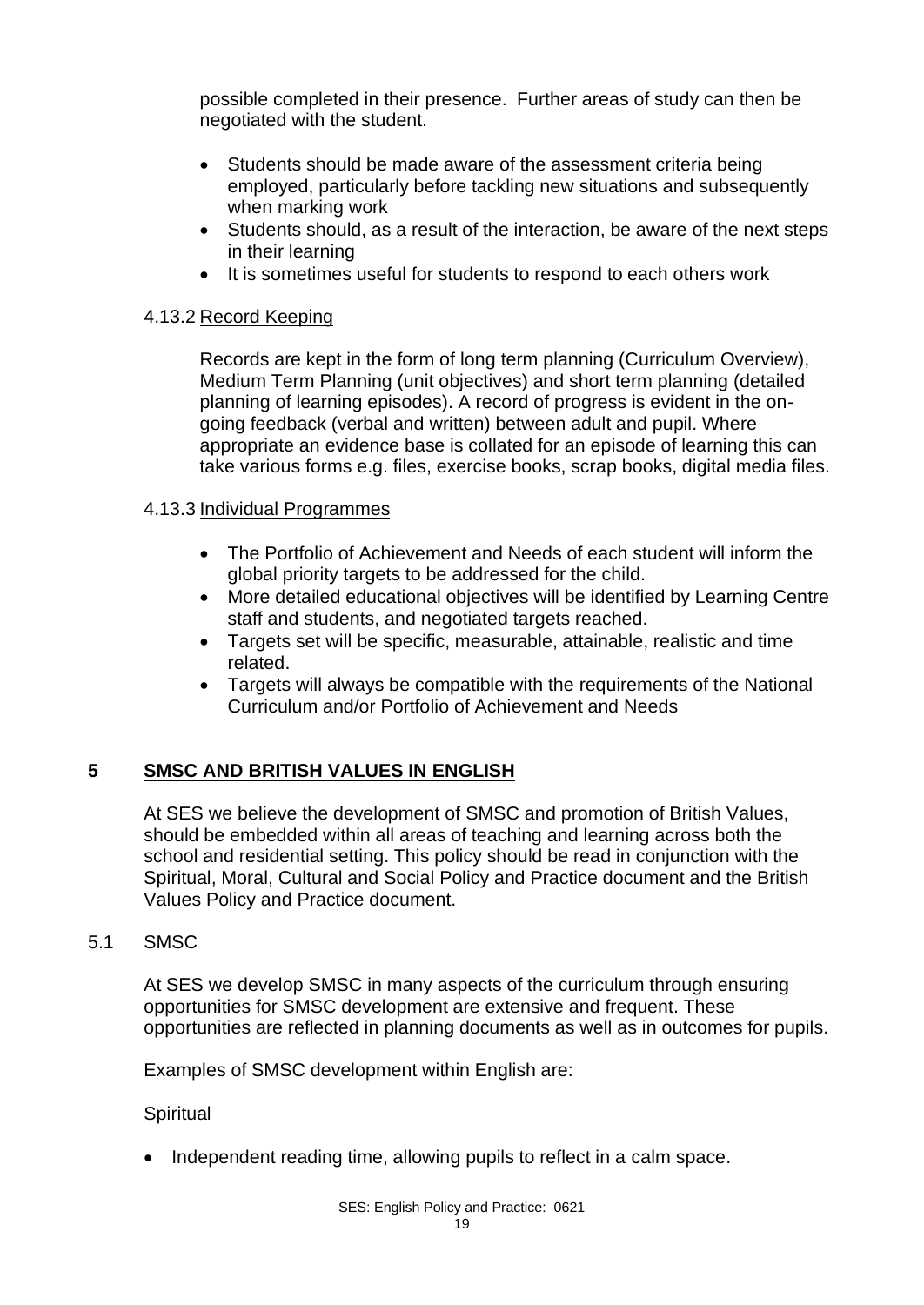- Pupils are encouraged to create and express ideas in English for example; in creative writing and drama.
- Pupils are encouraged to express their thoughts and feelings when reading writing and communicating.

# Moral

- A variety of texts explored, examine moral issues such as; trust, respect and empathy e.g. A Curious Incident of the Dog in the Nighttime, Hello mum.
- Tasks are designed to support pupils in questioning and discussing issues such as right and wrong.
- Pupils are encouraged to explore moral and ethical themes within the contexts of their own lives.

# Social

- In English teamwork and cooperation are promoted through a range of learning activities.
- Pupils are offered the opportunity to develop their argument and debating skills within English.
- Pupils are offered the opportunity to explore real life issues and discuss ideas and themes, which relate to them.
- Independent and self-reliance is promoted through independent reading and writing opportunities.

# **Cultural**

- A range of different texts are studied (fiction, non-fiction) which examine different cultures, for example Mallory Blackman.
- Speaking and listening within English offers pupils the opportunity to share experiences and learn to appreciate the perspectives of others.
- Visits to support learning give pupils the opportunity to access cultural activity; for example theatre visits.

#### 5.2 BRITISH VALUES

Promotion of British values is an integral part of life at SES. We believe that the promotion of such values should be inherent in teaching and learning as well as in the wider community. We fundamentally believe that the promotion of British Values is an essential strategy in preventing radicalisation. This document should therefore be read in conjunction with our Radicalisation Policy and Practice document.

Examples of the promotion of British values within English are:

#### Rule of Law

- Pupils are offered the opportunity to explore themes relating to rule of the law and supported in considering the importance of rules and laws.
- Whilst studying English rules and expectations regarding respect and attitude are made clear and pupils are supported in following these.